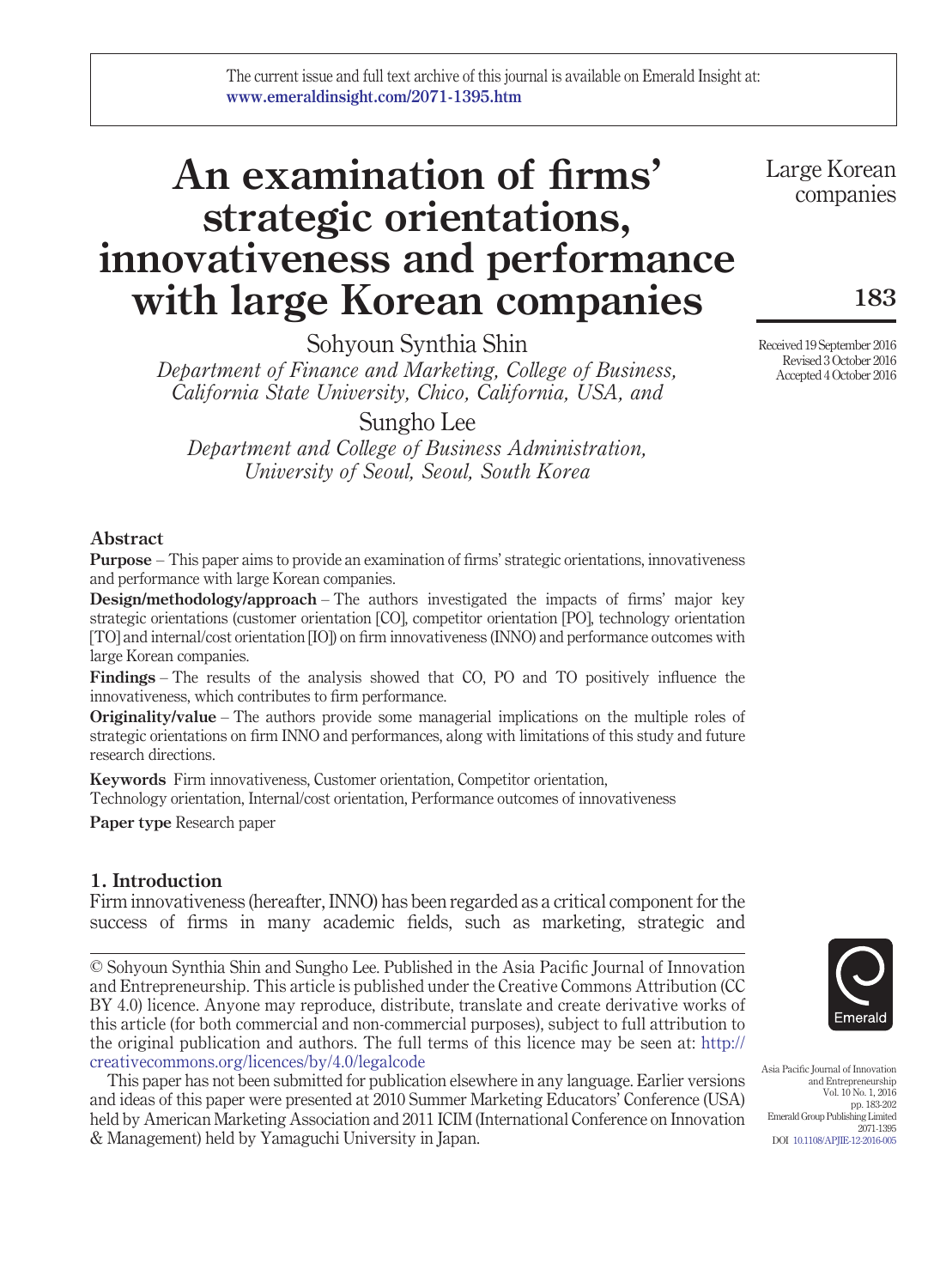**APJIE** 10,1

**184**

organizational management, international business, etc. [\(Hauser](#page-16-0) *et al.*, 2006; [Rubera and](#page-18-0) [Kirca, 2012\)](#page-18-0). It has been conceptualized in various ways, such as INNO inputs (i.e. efforts made toward innovation, e.g. R&D expenditure and patents), INNO outputs (i.e. consequences of innovation activities, e.g. incremental and radical innovation products) and INNO culture (i.e. the firm's ability to constantly introduce new products) [\(Rubera](#page-18-0) [and Kirca, 2012\)](#page-18-0). We are interested in the INNO as culture (i.e. the process view of innovation) for multiple reasons. First, it was found that firm INNO culture is positively related to the organization's ultimate performance outcomes such as financial position (e.g. profits) and firm value more than the other INNO constructs [\(Hurley and Hult, 1998;](#page-17-0) [Rubera and Kirca, 2012\)](#page-18-0). Second, it has been less examined in terms of its important drivers and consequences. Last, we are interested in the firm's strategic issues of the higher-order level. Likewise, the stream of INNO research found the importance of and called for further examination of corporate culture in driving INNO and its performance outcomes [\(Hauser](#page-16-0) *et al.*, 2006; [Shane and Ulrich, 2004;](#page-18-1) Tellis *et al.*[, 2009;](#page-19-0) [Walker, 2004\)](#page-19-1).

Accordingly, quite a few studies examined the impacts of firms' cultural constructs on INNO and/or its consequences [\(Atuahene-Gima, 1996;](#page-15-0) [Calantone](#page-15-1) *et al.*, 2002; [Damanpour, 1991;](#page-16-1) Han *et al.*[, 1998;](#page-16-2) Hult *et al.*[, 2004;](#page-16-3) Hult *et al.*[, 2001;](#page-16-4) [Hurley and Hult,](#page-17-0) [1998;](#page-17-0) [Menguç and Auh, 2006;](#page-17-1) Noble *et al.*[, 2002;](#page-18-2) Rhee *et al.*[, 2010;](#page-18-3) [Tajeddini](#page-19-2) *et al.*, 2006; Zhou *et al.*[, 2005\)](#page-19-3). Although the previous research findings are interesting and useful, we identified three research needs which warrant further exploration. First, we need to delineate and test the systematic and hierarchical relationships among firms' strategic orientations and INNO, as a few studies dealt with INNO culture as just one of organizational cultures, such as market orientation and learning orientation, at the identical level of strategic orientations (Hult *et al.*[, 2004;](#page-16-3) Hult and Ketchen, 2001; [Menguç](#page-17-1) [and Auh, 2006\)](#page-17-1). Indeed, we acknowledge that many other studies logically conceptualized and tested the layered structure of relationships such that firms' more abstract strategic orientations, such as market orientation, technology orientation (TO), learning orientation and entrepreneurial orientation, influence INNO culture. Cumulative research evidence implies that firms' more generic cultural orientations drive INNO culture, which is oriented to the more specific task of new product development and introduction [\(Damanpour, 1991;](#page-16-1) [Woodside, 2005\)](#page-19-4). Second, many studies, based on the selection logic of self-interests, examined market orientation most frequently and then learning and entrepreneurial orientations as the firm's more abstract drivers of INNO, whereas about two studies comprehensively investigated the influence of firms' alternative strategic orientations on INNO [\(Noble](#page-18-2) *et al.*, 2002; [Zhou](#page-19-3) *et al.*[, 2005\)](#page-19-3). This suggests the need to explore firms' alternative strategic orientations, as inclusively as possible, as the drivers of INNO. Last, majority of studies have been done in Western countries, even presenting the possibility of a stronger positive relationship between INNO and its performance outcomes in Western countries than in non-Western countries, although this prediction was not empirically confirmed [\(Rubera and Kirca,](#page-18-0) [2012\)](#page-18-0). Compatible with the empirical finding of no difference between Western and Eastern countries, a recent study showed that the effects of firms' strategic orientations on innovations are quite strong in the context of Chinese companies. This implies that the stronger impact postulated in Western countries may not be warranted, i.e. just the biased expectation based on the huge number of studies or "pure guessing" [\(Zhou](#page-19-3) *et al.*, [2005\)](#page-19-3). Please keep in mind, though, that Zhou *et al.* [\(2005\)](#page-19-3) examined INNO outputs, not INNO culture, as the specific construct of INNO.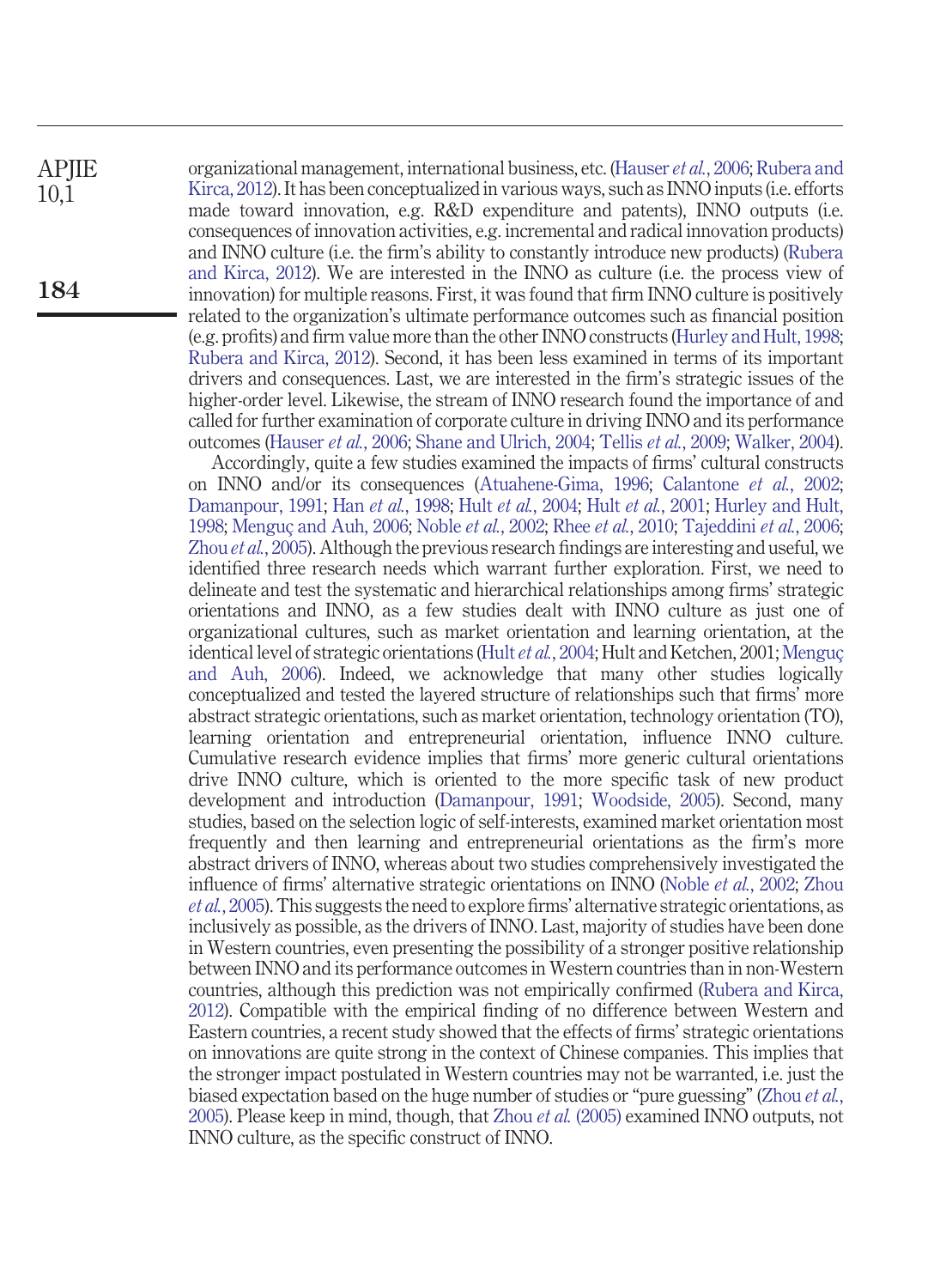The aforementioned points suggest the need and direction of our research. Specifically, we argue the need of the study which examines the following elements affecting a company's performance: Large Korean companies

- The systematic and hierarchical relationships among firms' strategic orientations and INNO may well be studied.
- It is meaningful to investigate firms' alternative strategic orientations, as comprehensively as possible, as the drivers of INNO.
- It would be necessary to examine the effects of firms' strategic orientations on INNO in Eastern countries.

Hence, the major question addressed in our study is whether each of key strategic orientations, such as customer orientation (hereafter, CO), competitor orientation (hereafter, PO), TO and internal/cost orientation (hereafter, IO), is related to INNO culture and firm performance in an Eastern country such as Korea.

CO, as an important component of market orientation, is "the sufficient understanding of one's target buyers to be able to create superior value for them continuously" [\(Narver and Slater, 1990,](#page-18-4) p. 10). As the other important components of market orientation, PO means that:

[...] a seller understands the short-term strengths and weaknesses and long-term capabilities and strategies of both the key current and the key potential competitors [\(Narver and Slater,](#page-18-4) [1990,](#page-18-4) pp. 10-11).

TO refers to the firm's:

[...] ability and will to acquire a substantial technological background and use it in the development of new products […] it also means that the company can use its technical knowledge to build a new technical solution to answer and meet new needs of the users [\(Gatignon and Xuereb, 1997,](#page-16-5) p. 78).

IO means "the firm's pursuit of efficiency in all parts of its value chain […] pursuit of operational excellence" [\(Olson](#page-18-5) *et al.*, 2005, p. 53), and it also refers to the extent that the business emphasizes on the activities such as "pursuing operating efficiencies, cost advantages in raw material procurement, and economies of scale" [\(Homburg](#page-16-6) *et al.*, 1999, p. 15). In other words, regarding the choice of the firm's specific strategic orientations, we relied on previous studies and the firm's generic competitive strategy alternatives. Specifically, CO, PO and TO may pass through INNO to performance in the route of differentiation strategy, whereas IO may lead to outcome in the route of cost leadership strategy, which may or may not be related to INNO [\(Day, 1994;](#page-16-7) [Gatignon and Xuereb,](#page-16-5) [1997;](#page-16-5) [Jaworski and Kohli, 1993;](#page-17-2) [Narver and Slater, 1990;](#page-18-4) [Lukas and Ferrell, 2000;](#page-17-3) [Porter,](#page-18-6) [1985\)](#page-18-6). Further, considering that these strategic orientations are not mutually exclusive and it is plausible for firms to engage in multiple strategic-oriented behaviors simultaneously [\(Day and Nedungadi, 1994;](#page-16-8) [Gatignon and Xuereb, 1997;](#page-16-5) [Slater and](#page-18-7) [Narver, 1998\)](#page-18-7), it would be meaningful to examine the driver roles of these strategic orientations in influencing firm INNO culture and its performance outcomes.

The findings of this study may not only add to the research stream of INNO but also help management to better understand what types of strategic orientations may well be cultivated for improving the firm's INNO culture, which ultimately results in firm consequences such as customer satisfaction (CS) and profitability. The remainder of the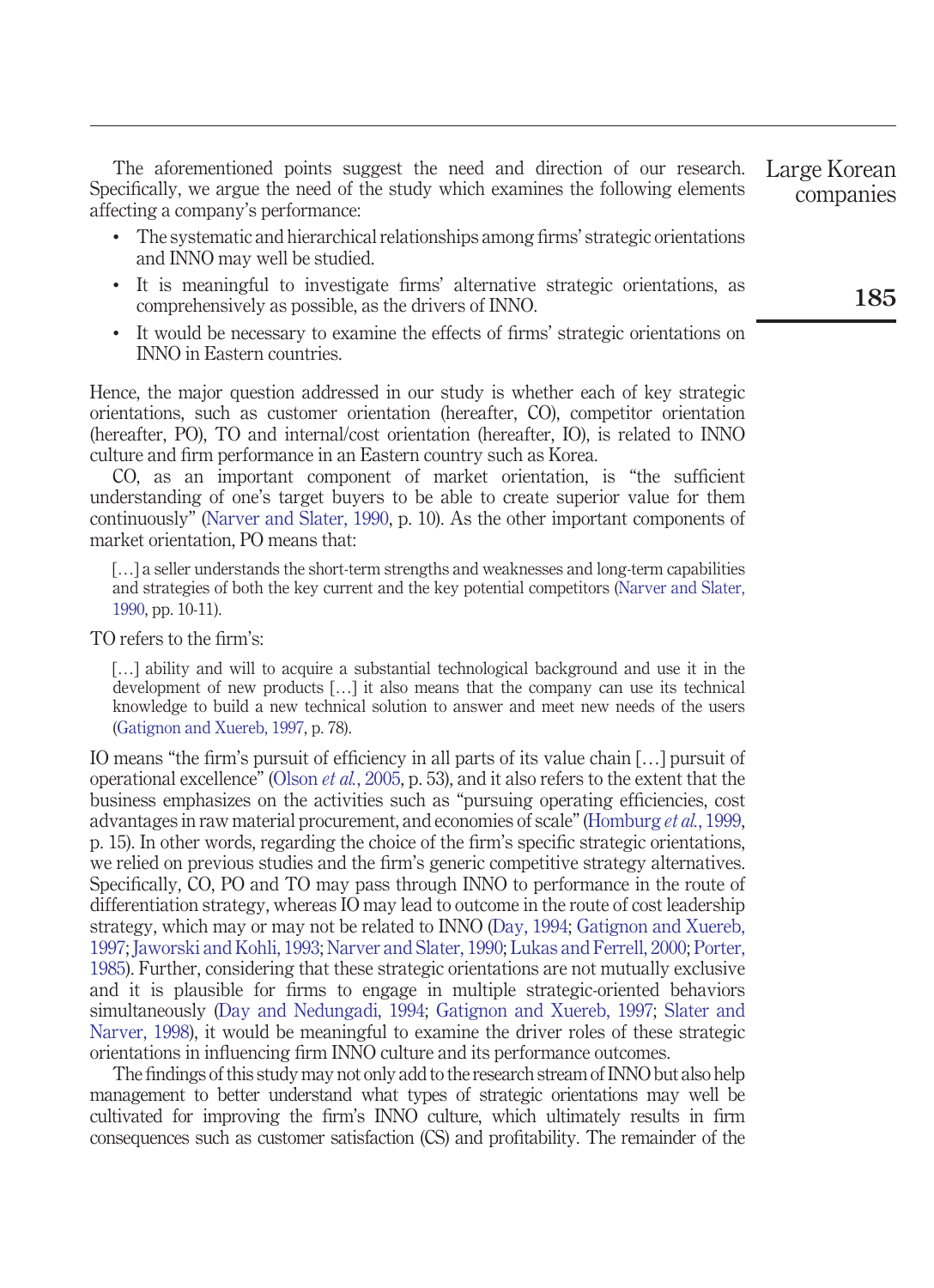paper is organized as follows. First, we propose our conceptual model and the hypotheses on the relationships among our focal constructs of interest, i.e. the relationships of key strategic orientations with INNO and the relationships of INNO with firm performances. Second, the research method, the data characteristics and the analyses and results are presented. We conclude by discussing the implications of our findings along with the limitations and future research directions.

#### **2. Conceptualization and hypotheses**

We start by presenting the result of our conceptualization in advance and then explain our reasoning behind the hypotheses. [Figure 1](#page-3-0) summarizes our research model. We propose the relationships among four different strategic orientations and INNO with three definite directional associations. More specifically, we derive and test the layered relationships among strategic antecedents, INNO and firms' performance outcomes, such as CS, market adaptability (ADAPT) and firm profitability.

#### *2.1 Firms' strategic orientations and innovativeness*

Strategic orientation reflects the strategic directions implemented by a firm to guide its proper activities for continuous superior performance [\(Gatignon and Xuereb, 1997;](#page-16-5) Noble *et al.*[, 2002;](#page-18-2) Zhou *et al.*[, 2005\)](#page-19-3). Viable strategic orientations include market orientation [\(Kohli and Jaworski, 1990;](#page-17-4) [Narver and Slater, 1990\)](#page-18-4) and TO [\(Gatignon and](#page-16-5) [Xuereb, 1997;](#page-16-5) Noble *et al.*[, 2002;](#page-18-2) Zhou *et al.*[, 2005\)](#page-19-3). More recent research indicates that three components of market orientation, CO, PO and interfunctional coordination [\(Narver and Slater, 1990\)](#page-18-4), behave differently and should be treated as distinct constructs [\(Gatignon and Xuereb, 1997;](#page-16-5) [Lukas and Ferrell, 2000\)](#page-17-3). In addition, the research stream on the huge body of market orientation studies generally deduces the agreement that constructs of market orientation had better be classified into market orientation as cultural constructs and market orientation as organizational behavioral constructs (Kirca *et al.*[, 2005\)](#page-17-5). In other words, CO and PO are market orientation as cultural constructs [\(Narver and Slater, 1990\)](#page-18-4), whereas generation and dissemination of response



<span id="page-3-0"></span>

**APJIE**  $10.1$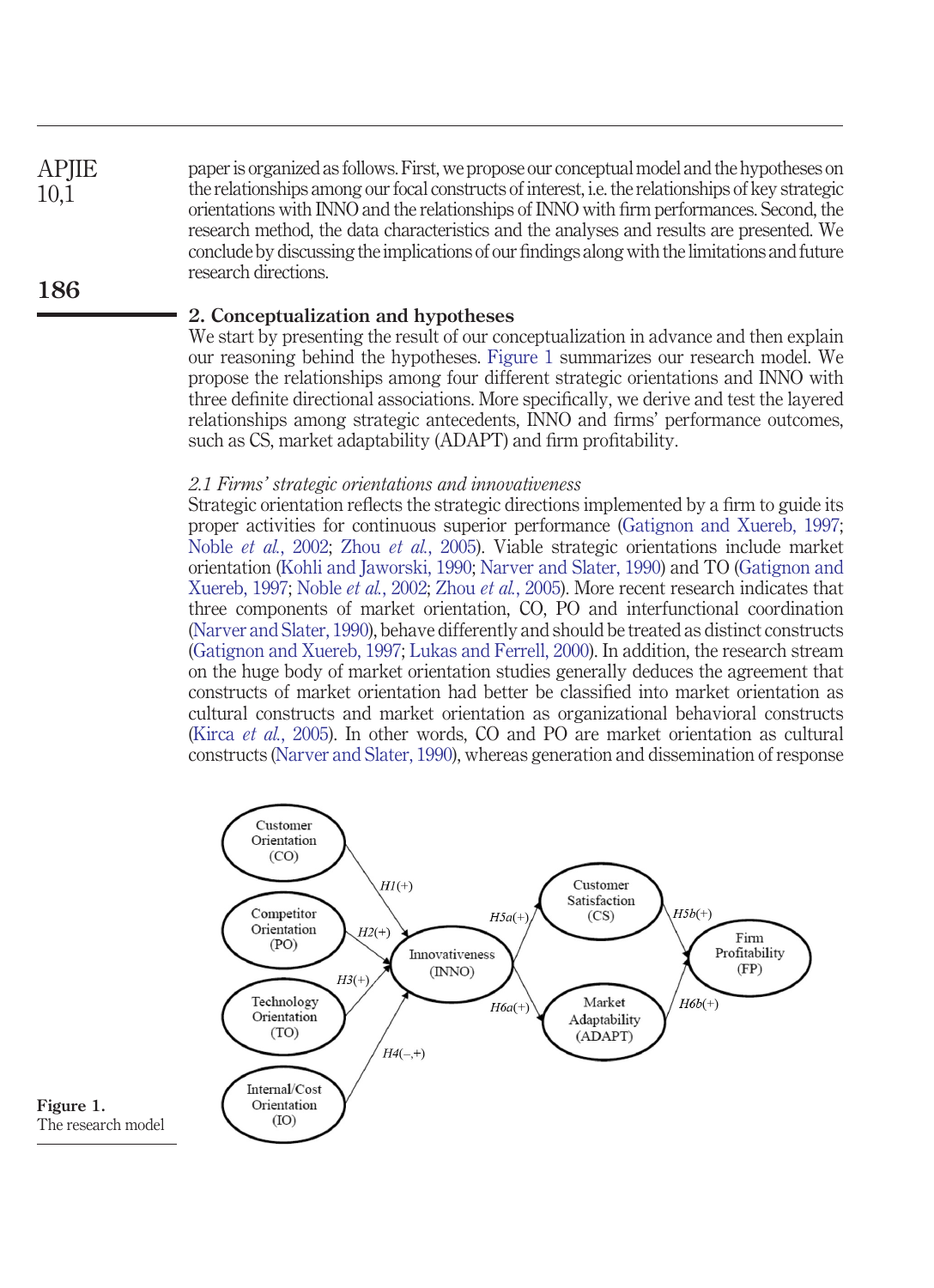on market-based information and interfunctional coordination [\(Narver and Slater, 1990;](#page-18-4) [Kohli and Jaworski, 1990\)](#page-17-4) are market orientation as the firm's behavioral constructs [\(Day and Nedungadi, 1994;](#page-16-8) Kirca *et al.*[, 2005;](#page-17-5) Lee *et al.*[, 2006\)](#page-17-6). Hence, it is desirable to examine the respective impacts of CO and PO, as the firm's more abstract strategic orientations, on INNO. Last, IO has also been considered one type of viable strategic orientation that attempts to reduce costs in both primary and supportive activities for operational excellence [\(Porter, 1985;](#page-18-6) [Treacy and Wiersema, 1993\)](#page-19-5). Hence, the four types of strategic orientations represent the firm's relative emphasis on understanding and managing the environmental forces and may have differential effects on dimensions of firm performance [\(Voss and Voss, 2000\)](#page-19-6). Specifically, CO, PO and TO may pass through INNO to performance in the route of differentiation strategy, whereas IO may lead to outcome in the route of cost leadership strategy, which may or may not be related to INNO [\(Day, 1994;](#page-16-7) [Gatignon and Xuereb, 1997;](#page-16-5) [Jaworski and Kohli, 1993;](#page-17-2) [Narver and](#page-18-4) [Slater, 1990;](#page-18-4) [Lukas and Ferrell, 2000;](#page-17-3) [Porter, 1985\)](#page-18-6). Likewise, we want to examine whether these orientations have differential effects on the firm's INNO culture.

In the extant literature on innovation, innovation is construed to be sought, in various ways, with a new product/service, a new process, a new organizational structure or an administrative system [\(Rubera and Kirca, 2012\)](#page-18-0). With this background in mind, the firm's INNO culture refers to a firm's receptivity and inclination to adopt new ideas that lead to the development and launch of new products [\(Hurley and Hult, 1998\)](#page-17-0). In other words, the INNO culture represents the *process* view of innovation such that performance gains are brought about by specific competitive capabilities which go beyond developing and introducing new products; these capabilities are embedded in the cultural traits of innovative firms [\(Rubera and Kirca, 2012;](#page-18-0) Tellis *et al.*[, 2009\)](#page-19-0). The INNO culture directly results in the firm's capacity to innovate, i.e. the capacity to introduce new products/services or idea in the organization [\(Damanpour, 1991;](#page-16-1) [Hurley](#page-17-0) [and Hult, 1998\)](#page-17-0).

CO emphasizes on sufficient understanding of target customers so as to deliver superior values for them. Thus, customer-oriented firms show continuous and proactive disposition toward meeting customers' expressed and latent needs (Han *et al.*[, 1998\)](#page-16-2). When customer needs change rapidly, CO enables firms to recognize those changes and guides them to invest necessary resources in developing appropriate new products/services, refining production processes and offering a flexible product line to cater to customers' changing preferences [\(Slater and Narver, 1998\)](#page-18-7). As a result, customer-oriented firms can effectively adapt to market changes. Moreover, it is shown that CO increases the introduction of "new-to-the-world" products and reduces the launching of "me-too" products [\(Lukas and](#page-17-3) [Ferrell, 2000\)](#page-17-3).

However, a few concerns were manifested such that a "too much" focus on the salient needs of the consumer can have a detrimental effect on INNO when latent needs go unrecognized [\(Szymanski](#page-18-8) *et al.*, 2007) or that a "too-much" focus on CO might reduce INNO (i.e. a special type of innovation, low-end disruption by [Christensen and Bower, 1996\)](#page-15-2). We reason, though, that these concerns may refer to a special, myopic view of CO, which is incompatible with original conceptualization of CO. In addition, majority of evidence suggests a positive relationship between CO and INNO [\(Atuahene-Gima, 1996;](#page-15-0) Han *et al.*[, 1998;](#page-16-2) Hult *et al.*[, 2004;](#page-16-3) [Hurley and Hult,](#page-17-0) [1998;](#page-17-0) Noble *et al.*[, 2002;](#page-18-2) Rhee *et al.*[, 2010;](#page-18-3) [Tajeddini](#page-19-2) *et al.*, 2006; Zhou *et al.*[, 2005\)](#page-19-3). Hence, we present our first hypothesis:

Large Korean companies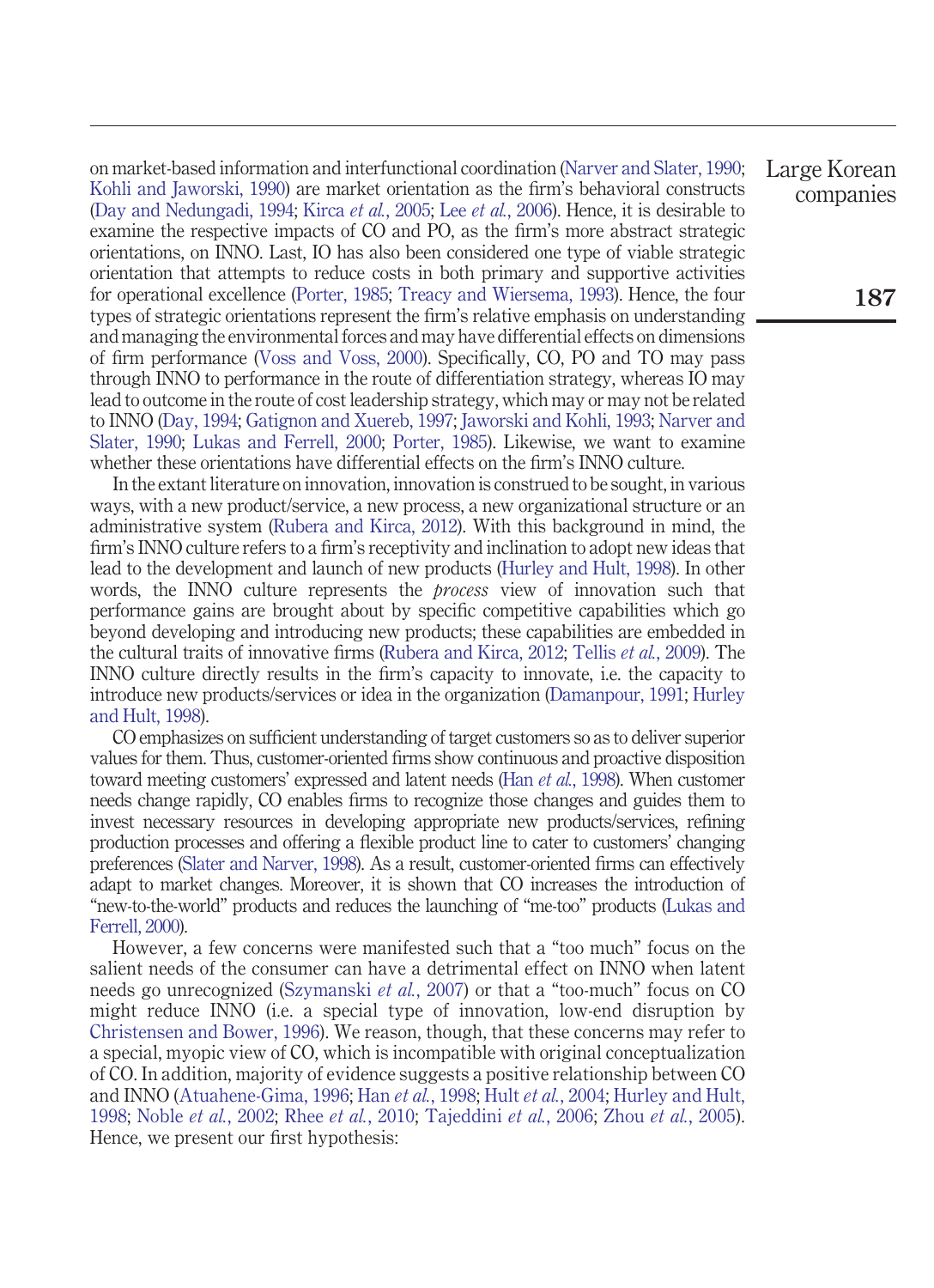*H1*. Firm's CO is positively related to INNO.

Han *et al.* [\(1998\)](#page-16-2) view INNO as one of the core value-creating capabilities that bridges the market orientation–performance relationship. [Deshpande](#page-16-9) *et al.* (1993) speculated on a strong linkage between market orientation and INNO for achieving superior business performance outcomes. As a potent component constituting market orientation, PO focuses on understanding the strengths and weaknesses of existing and potential competitors [\(Narver and Slater, 1990\)](#page-18-4). With a deep understanding of rivals, a firm can assess its position, determine appropriate strategies and respond quickly to competitors' actions by developing modified or newly enhanced products or processes [\(Gatignon and Xuereb, 1997\)](#page-16-5). Moreover, [Grinstein \(2008\)](#page-16-10) claimed that market orientation components positively affect innovation consequences, showing the positive effect of PO on INNO outputs even at the low level of CO in his meta-analysis.

On the other hand, [Lukas and Ferrell \(2000\)](#page-17-3) argue that PO increases the introduction of "me-too" products and reduces the launching "new-to-the-world" products. This argument is interpreted by [Szymanski](#page-18-8) *et al.* (2007) such that PO may have a detrimental effect on INNO when new products result from *reactive* rather than proactive strategies. However, reactive competitive strategic orientation may be likely to result in a low level of PO, because PO generally facilitates firms' capability to adapt to the changing environments. Further, the objective of competitor-centered approach is to keep pace with and/or remain ahead of competitors (Han *et al.*[, 1998\)](#page-16-2). Accordingly, PO of modern firms helps firms to configure and reconfigure their resources to provide advanced customer values by exhibiting new products and services or enhanced processes [\(Grinstein, 2008\)](#page-16-10). This reasoning is also consistent with majority of evidence on the positive relationship of PO and INNO [\(Atuahene-Gima, 1996;](#page-15-0) Han *et al.*[, 1998;](#page-16-2) Hult *et al.*[, 2004;](#page-16-3) [Hurley and](#page-17-0) [Hult, 1998;](#page-17-0) Noble *et al.*[, 2002;](#page-18-2) Rhee *et al.*[, 2010;](#page-18-3) [Tajeddini](#page-19-2) *et al.*, 2006; [Zhou](#page-19-3) *et al.*, [2005\)](#page-19-3). Hence, we present our second hypothesis:

*H2*. Firm's PO is positively related to INNO.

TO holds that consumers prefer products and services with technological superiority, leading to the development of more innovative and technologically superior products compared to those offered by competitors [\(Gatignon and Xuereb, 1997\)](#page-16-5). Prior research has identified that technology capability is important to new product development [\(Cooper and Kleinschmidt, 1994;](#page-16-11) [Song and Parry, 1997\)](#page-18-9) and product differentiation [\(Porter, 1985\)](#page-18-6). Based on a meta-analysis of over 40 studies, [Montoya-Weiss and](#page-17-7) [Calantone \(1994\)](#page-17-7) find technical proficiency to be a critical factor in new product success. Such technological superiority gives firms the potential for greater competitive advantage which cannot be easily imitated by competition [\(Cooper, 1985;](#page-15-3) [Gatignon and](#page-16-5) [Xuereb, 1997;](#page-16-5) [Song and Parry, 1997\)](#page-18-9). Based on further empirical evidence on the positive relationship between TO and various constructs of INNO (Noble *et al.*[, 2002;](#page-18-2) [Shane and](#page-18-1) [Ulrich, 2004;](#page-18-1) Zhou *et al.*[, 2005\)](#page-19-3), we deduce our third hypothesis:

*H3*. Firm's TO is positively related to INNO.

Internally oriented firms pursue efficiency in all processes of their value chain activities, i.e. low cost or cost leadership strategy [\(Porter, 1985\)](#page-18-6). These organizations attempt to reduce costs not only in primary activities, such as logistics, operations and sales and

**188**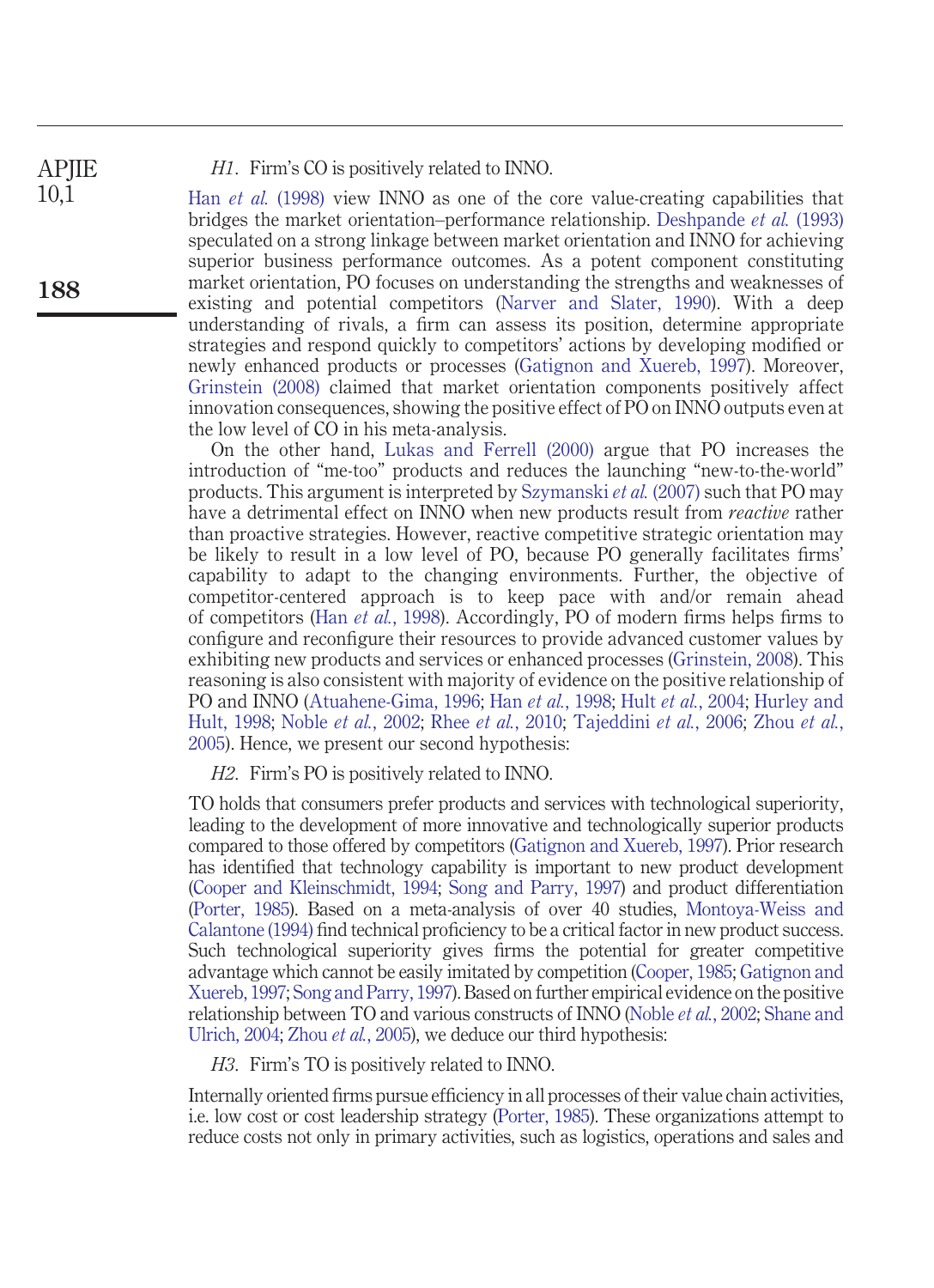marketing, but also in support activities, such as R&D and administrative functions. In addition,[Olson](#page-18-5) *et al.* (2005) claim that IO emphasizes on efficiency through standardized practices for low cost. Accordingly, firms with high level of IO are expected to rely on centralized decision-making and formal organization structures, ensuring that risk and administrative expenses are held to a minimum [\(Ruekert](#page-18-10) *et al.*, 1985; [Walker and](#page-19-7) [Ruekert, 1987\)](#page-19-7). Thus, firms of IO-embedded culture are expected to be reluctant to INNO, because INNO may cause high level of transformation and changes accompanied with enormous expenses.

On the other hand, internally oriented firms also pursue operational excellence that they can translate into higher sales through lower prices or higher margins, utilizing creative and new approaches to efficiency [\(Treacy and Wiersema, 1993\)](#page-19-5). That is, internally oriented firms may well be motivated to search for innovative approach to efficiency. Moreover, the ambidexterity proposal in organization research suggests that INNO includes both exploration and exploitation [\(March, 1991\)](#page-17-8). According to this proposal, exploration is the hallmark of firms with high INNO, whereas exploitation is that of internally oriented firms. Exploitation enables the firm to realize improvements as it drives down the learning curve, creating better outcomes [\(Alberts, 1989\)](#page-15-4). This IO may result in better and newly enhanced outcome, i.e. one dimension of INNO: exploitation, leading to higher level of firm performance. Studies directly investigating the relationship between IO and INNO are rare, and we judge that the relationship of interest may be either positive or negative. Hence, we propose the fourth hypothesis as alternative hypotheses at this stage:

*H4*. Firm's IO is negatively related to INNO.

*H4alternative*. Firm's IO is positively related to INNO.

#### *2.2 Innovativeness and firm performance outcomes*

Firms with low INNO may invest time and resources in studying markets but can hardly translate this market study into practice. On the other hand, the high level of capacity to innovate is one of very important factors which positively impact firm performances [\(Hurley and Hult, 1998;](#page-17-0) [Porter, 1990;](#page-18-11) [Rubera and Kirca, 2012\)](#page-18-0). The resource-based view explains how firms derive competitive advantages by channeling resources into the development of new products, processes and so forth [\(Wernerfelt, 1984\)](#page-19-8). INNO is a means for changing an organization to achieve desired outcomes, whether it is pursued as a response to changes that occur in its external or internal environment or as a proactive move taken to influence an environment.

However, previous studies have shown mixed results on the relationship between INNO and the firm's performance outcomes [\(Abratt and Lombard, 1993;](#page-15-5) [Henard and](#page-16-12) [Szymanski, 2001;](#page-16-12) [Poolton and Barclay, 1998\)](#page-18-12). The conflicting findings imply that there may be potential influences of unexplored mediating or moderating constructs on the relationship between INNO and the firm's performances, which is neatly confirmed by a comprehensive and meticulous meta-analysis of firm INNO constructs and performance outcomes [\(Rubera and Kirca, 2012\)](#page-18-0). Following the theoretical logic of [Rubera and Kirca](#page-18-0) [\(2012\),](#page-18-0) we want to test that CS and market ADAPT operate as key mediating variables in the route from INNO to financial performances (FPs).

It is reasoned that enhancement of FP resulting from INNO is brought about by the extent to which INNO substantively articulates values to customers. Relatedly, [Agarwal](#page-15-6)

Large Korean companies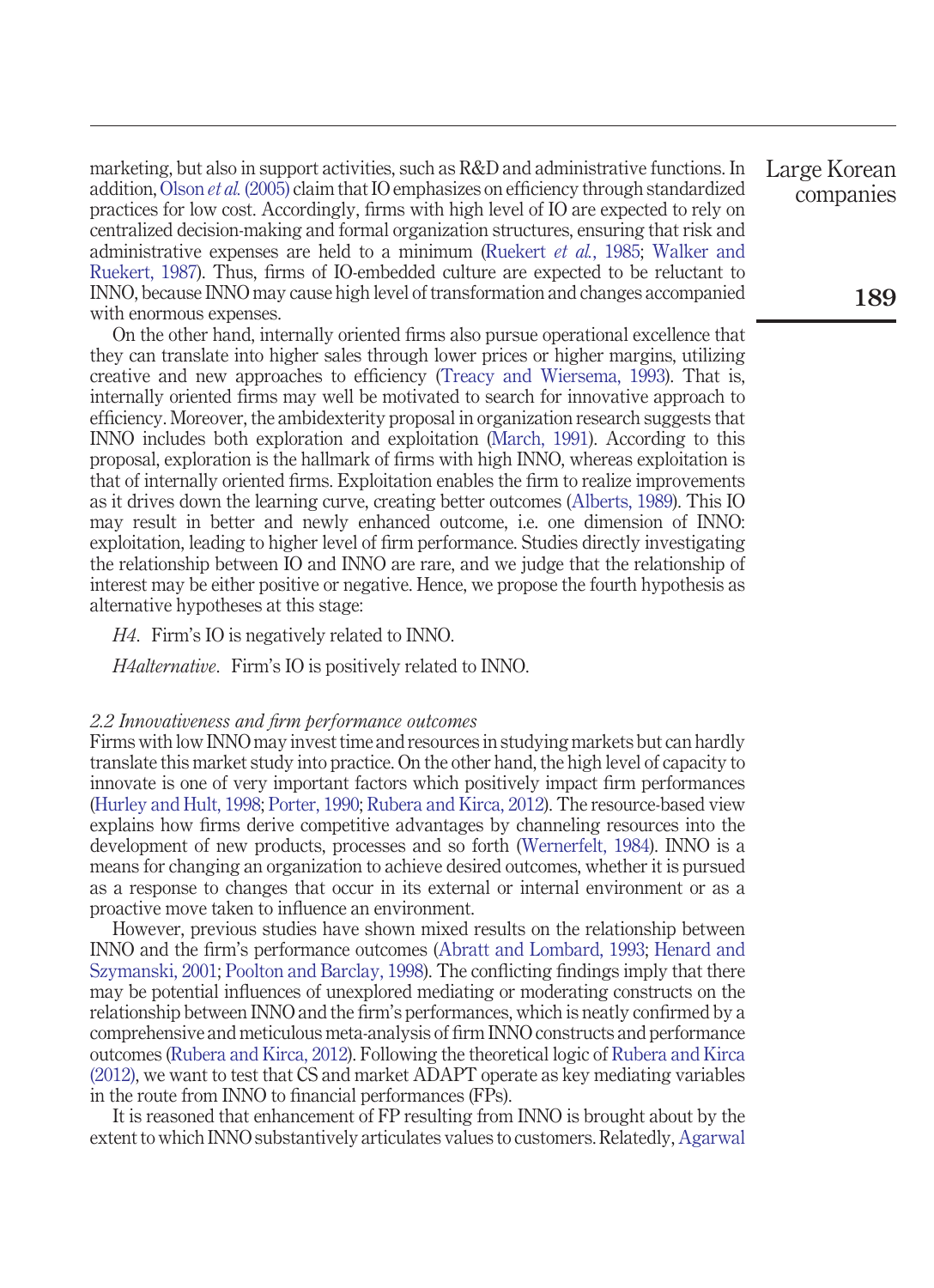*et al.* [\(2003\)](#page-15-6) found that the immediate impact of market orientation is to spur innovation which enhances judgmental performance (e.g. CS, service quality and employee satisfaction), which, in turn, enhances objective performance. Moreover, [Hoover](#page-16-13) *et al.* [\(2001\)](#page-16-13) make a similar claim. Therefore, it is posited that the firm's INNO is positively related to CS.

Moreover, the high level of CS is widely believed to be the best indicator of a firm's future profit, and firms increasingly use CS as a criterion for diagnosing product and service performance [\(Anderson](#page-15-7) *et al.*, 1994; [Day and Wensley, 1988;](#page-16-14) [Kaplan and Norton, 1996\)](#page-17-9). In addition, [Fornell \(1992\)](#page-16-15) and [Anderson](#page-15-7) *et al.* (1994) proved that there are several key benefits of high CS, such as increased loyalty for current customers; reduced price elasticities; lower costs of future transactions and attracting new customers; and enhanced reputation for the firm. In addition, we have the evidence of empirical generalization on the relationship between CS and FP [\(Gruca and Rego, 2005;](#page-16-16) [Morgan](#page-17-10) *et al.*, 2006).

In sum, we present the following hypotheses, meaning that CS is expected to act as a mediator to FP from INNO:

*H5a*. Firm's INNO is positively related to CS.

*H5b*. Firm's CS is positively related to FP.

The creation of new products is a multidisciplinary process which demands the necessary involvement of different functional units [\(Olson](#page-18-13) *et al.*, 2001). Although INNO is high, it may take a lot of time for INNO to be realized into firm profitability, because of coordinating a lot of conflicts among different functional units. Although it is difficult to judge the right timing of new product introduction, a fundamental principle indicates that firms' efforts toward innovation should be adaptive to the market requirements. Thus, to have positional advantage and improved FP requires timely adaptation of new products to the market demand. Accordingly, INNO may well be adaptive to the changes in the market needs, resulting in achieving market share relatively earlier and larger than competitors. This assertion is consistent with the marketing literature, indicating that successful firms are distinguished not only by well-conceived marketing capability such as new product development ability but also by their ability to actualize the success of new products/services in timely manners [\(Vorhies](#page-19-9) *et al.*, 1999). Therefore, it is posited that the firm's INNO is positively related to market ADAPT [\(Rubera and](#page-18-0) [Kirca, 2012\)](#page-18-0).

ADAPT represents the ability of the firm to respond to changes in its environment [\(Ruekert](#page-18-10) *et al.*, 1985). ADAPT is ultimately reflected in the market success of an organization's new products and/or services [\(Kaplan and Norton, 1996;](#page-17-9) [Ruekert](#page-18-10) *et al.*, [1985\)](#page-18-10). Therefore, ADAPT is expected to successfully connect INNO with ultimate organizational consequence, FP, by transforming "intension" of INNO to "realization". This reasoning accordingly suggests that ADAPT is positively related to firms' profitability.

In sum, we present the following hypotheses, meaning that ADAPT is expected to act as a mediator to FP from INNO:

*H6a*. Firm's INNO is positively related to ADAPT.

*H6b*. Firm's ADAPT is positively related to FP.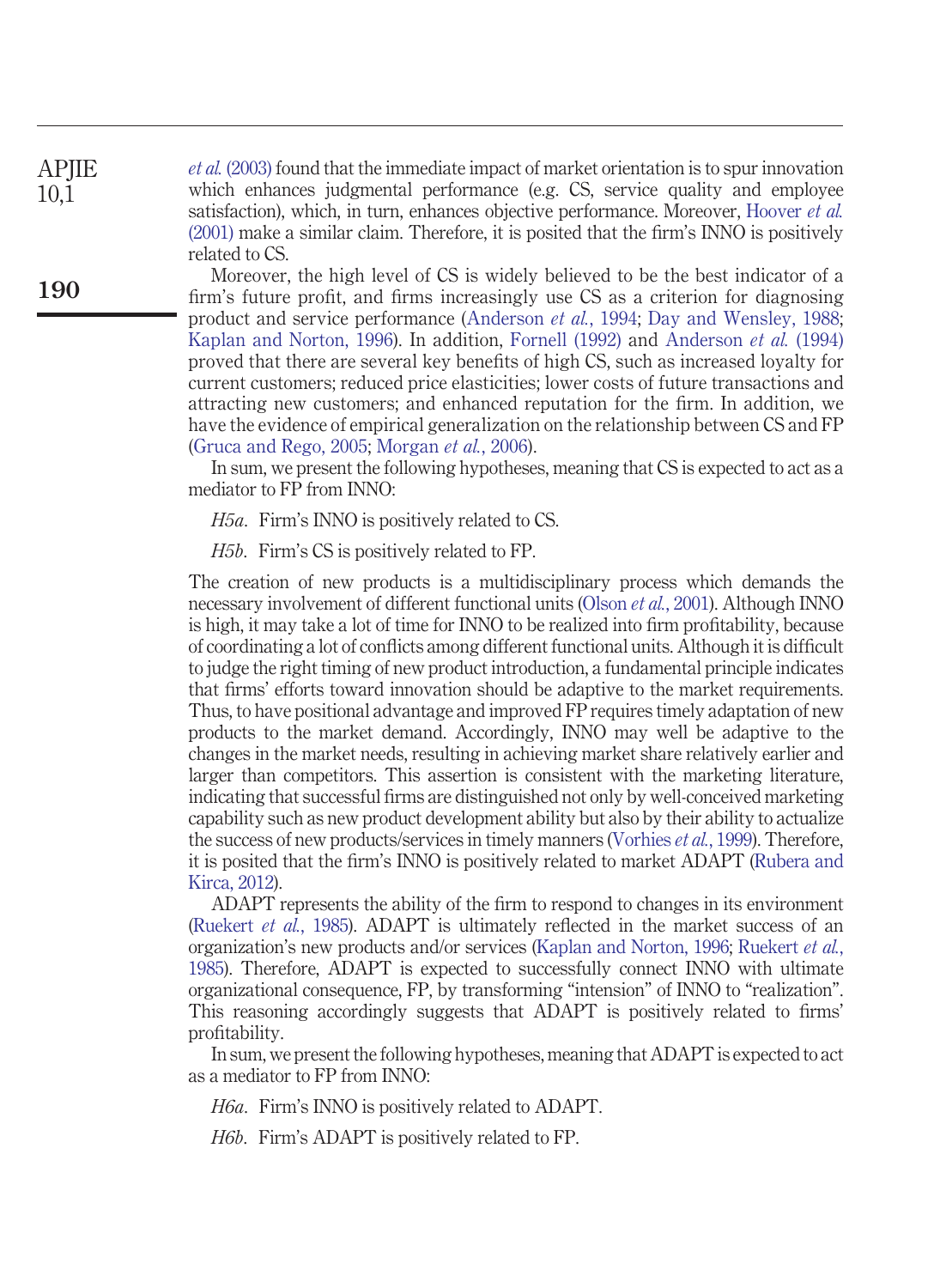#### **3. The research method**

The location context of the study is the metropolitan area of Seoul, Korea. Given its global reputation as an advanced emerging country, we think that Seoul is a reasonable context in that it possesses unique mixtures of modern companies' orientations such as CO, PO, TO and IO. More importantly, as argued in the Introduction, it is very important to accumulate the empirical evidence on the antecedents and consequences of INNO in Eastern countries, given the sheer number of studies accomplished in Western countries. Compared to [Zhou](#page-19-3) *et al.*'s [\(2005\)](#page-19-3) analysis of Chinese companies and Rhee *et al.*['s \(2010\)](#page-18-3) inquiry of Korean small- and medium-sized companies, our study aims to test our hypotheses in the context of relatively large Korean companies, contributing to enhancing the generalizability of findings about the relationships among firms' strategic orientations, INNO and performances.

With this intention of improving generalizability, we collected the data from various sectors of commerce, including manufacturing and service industries, not to be idiosyncratic to any specific industry domain. Using a list of Korean top 500 firms in terms of sales, we developed a contact list of strategy and/or marketing department managers. Questionnaires were sent to key informants included in the contact list by email. Data collection occurred over six weeks and resulted in a usable sample of 98. The response rate of 19.6 per cent was acceptable but rather low, so additional 79 questionnaires were collected from executive MBA students at one of the leading universities in Seoul, Korea. After discarding 5 unusable responses, in total, 177 respondents' responses were judged to be usable. Of the total responses, 104 (58.8 per cent) were answered by mail and the rest were collected by email. About 79 per cent of the respondents were general managers or higher-ranked managers, and 63.2 per cent are in the related functions such as marketing, strategy or planning. The average working year in the current organization was 7.57.

We compared the three types of responses to check the response/non-response biases: response medium: mail vs email; response time: first three weeks vs last three weeks; and response sources: from Korean top 500 company managers vs executive MBA students. The result showed that means of study variables did not differ significantly between mail- and email-based respondents. In addition, comparisons of early and late responders and those of data sources indicated no significant differences in means of the major constructs, leading us to conclude that the likelihood of non-response bias would be minimal [\(Armstrong and Overton, 1977\)](#page-15-8). Consistent with related previous studies [\(Narver and Slater, 1990\)](#page-18-4), the unit of analysis in our study is the respondent's "business unit", as it operates in its "principal served market".

#### *3.1 Measures*

CO, PO and TO were all measured in the respective sets of four items. These measures were developed based on the original items of the previous studies [\(Gatignon and](#page-16-5) [Xuereb, 1997;](#page-16-5) [Narver and Slater, 1990\)](#page-18-4). IO was measured in three items. The items were trimmed and used based on the previous studies [\(Homburg](#page-16-6) *et al.*, 1999; [Olson](#page-18-5) *et al.*, [2005\)](#page-18-5).

INNO was asked in four items. These four items were adopted from the previous study [\(Hurley and Hult, 1998\)](#page-17-0). CS was measured by the four item scales which captured respondents' perceived assessments of satisfaction, using a synthesis of previous

Large Korean companies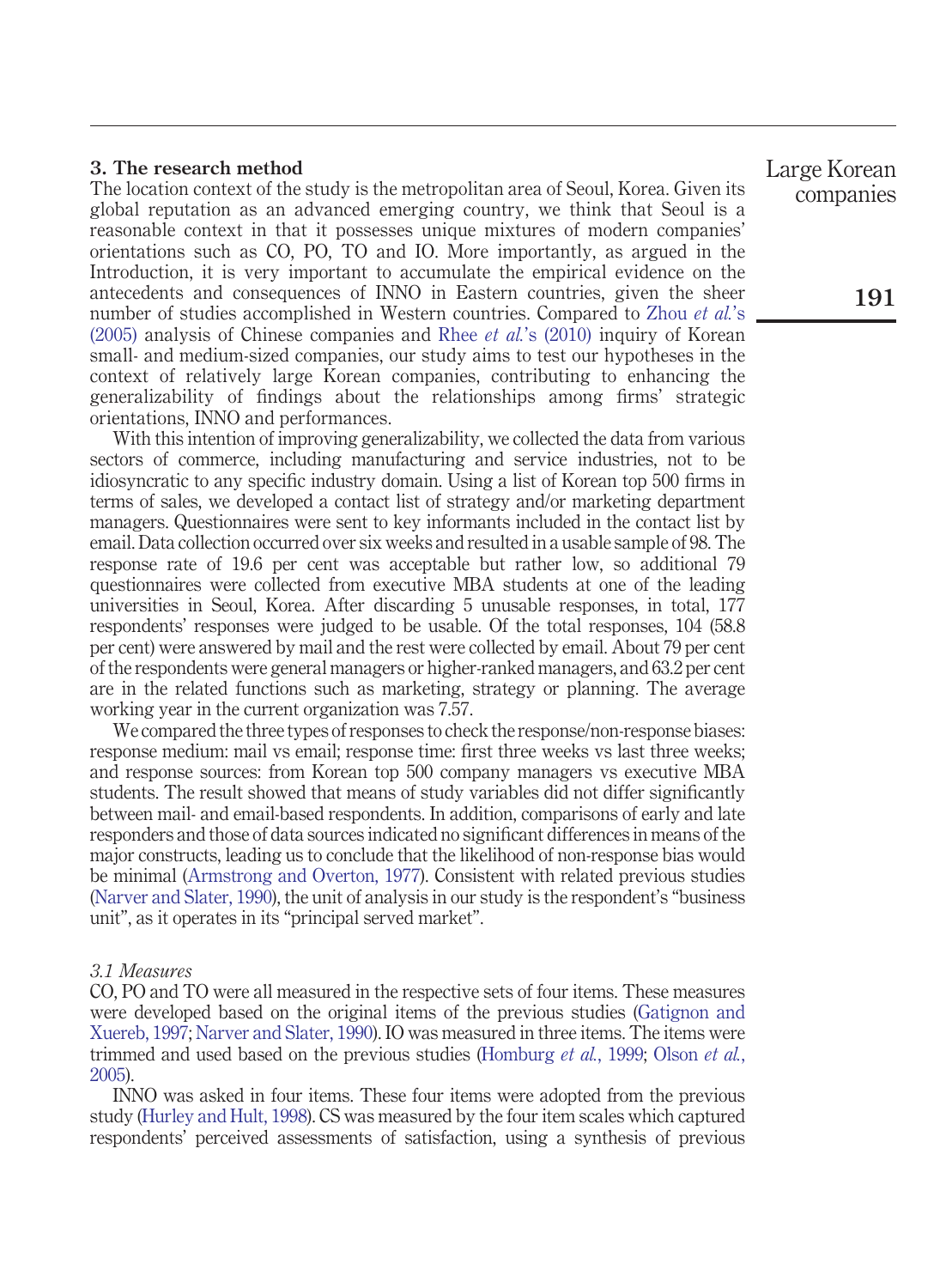measures [\(Fornell](#page-16-17) *et al.*, 1996; [Vorhies and Morgan, 2005\)](#page-19-10). ADAPT was asked in three items. The original items of the previous studies were revised to be used [\(Morgan](#page-17-11) *et al.*, [2003;](#page-17-11) [Walker and Ruekert, 1987\)](#page-19-7). FP was measured by the three item scales which referred to respondents' perceptions of profitability over the past 12 months [\(Morgan](#page-17-12) *et al.*[, 2002\)](#page-17-12). Although our measure of FP is not objective, [Naman and Slevin \(1993\)](#page-17-13) indicate that managers' subjective assessment of FP is consistent with objective performance. We measure all constructs in terms of a Likert-type scale, rating from 1 to 7 with the following equivalences ("1: strongly disagree"; "4: neutral"; and "7: strongly agree"). **APJIE** 10,1 **192**

#### *3.2 Data purification and checking the common method bias*

[Figure 1](#page-3-0) illustrates the proposed latent variable model, showing all structural paths. Before testing this model, a series of tests were performed to establish the uni-dimensionality of the constructs. All constructs and FP were first-order constructs. The validity was initially assessed by examining the reliability of the constructs and the item-to-total correlations. Items of low item-to-total correlation and/or those items loaded into multiple constructs were deleted. Therefore, one item from INNO was eliminated because of cross-loading.

A Harman one-factor test serves to assess the potential for common method bias in the data [\(Podsakoff and Organ, 1986\)](#page-18-14). After careful item purification, a factor analysis of the dependent and independent variables resulted in a solution that accounted for 72.2 per cent of the total variance, and the first factor accounted for 34.6 per cent of the variance, with total eight unrotated factors presented. Therefore, common method bias is not likely to be a concern.

In addition, the processes of data collection were very carefully designed. To prevent potential common method bias, we varied the medium of collecting data, i.e. paper-and-pencil survey and computer-aided questionnaires by email, as the single medium of data collection has frequently been argued as a strong potential cause of common method bias from the perspective of measurement context. Furthermore, we allowed the respondents' answers to be anonymous such that this procedure should reduce their evaluation apprehension and the tendency of being socially desirable, which are sources of common method effects [\(Podsakoff](#page-18-15) *et al.*, 2003).

### **4. Analyses and results**

#### *4.1 Basic analysis*

We used LISREL 8.50 to test the estimated measurement model. The results showed that our selected items provide good explanations for the respective constructs. A test of reliability, using Cronbach's coefficient alpha, showed that the alpha values of CS, ADAPT and FP exceeded Nunnally's  $(1978)$  standard of 0.70 (CS = 0.947;  $ADAPT = 0.902; FP = 0.919; INNO = 0.767; CO = 0.890; PO = 0.813; IO = 0.822;$ and  $TO = 0.888$ ). Therefore, we established support for convergent validity with a high level of internal consistency [\(Bagozzi and Yi, 1988\)](#page-15-9). We used the measured values for all constructs for the consistent level of the model analysis.

The overall fit of the model in [Figure 1](#page-3-0) was good. Also,  $\chi^2$  was 616.01 with 336 degrees of freedom, and the CFI was 0.943. In addition, other goodness of fit indices were also acceptable (GFI = 0.880; NFI = 0.930; RMR = 0 0.120; RMSEA = 0.069). All of these results confirmed that the data successfully fit the proposed model.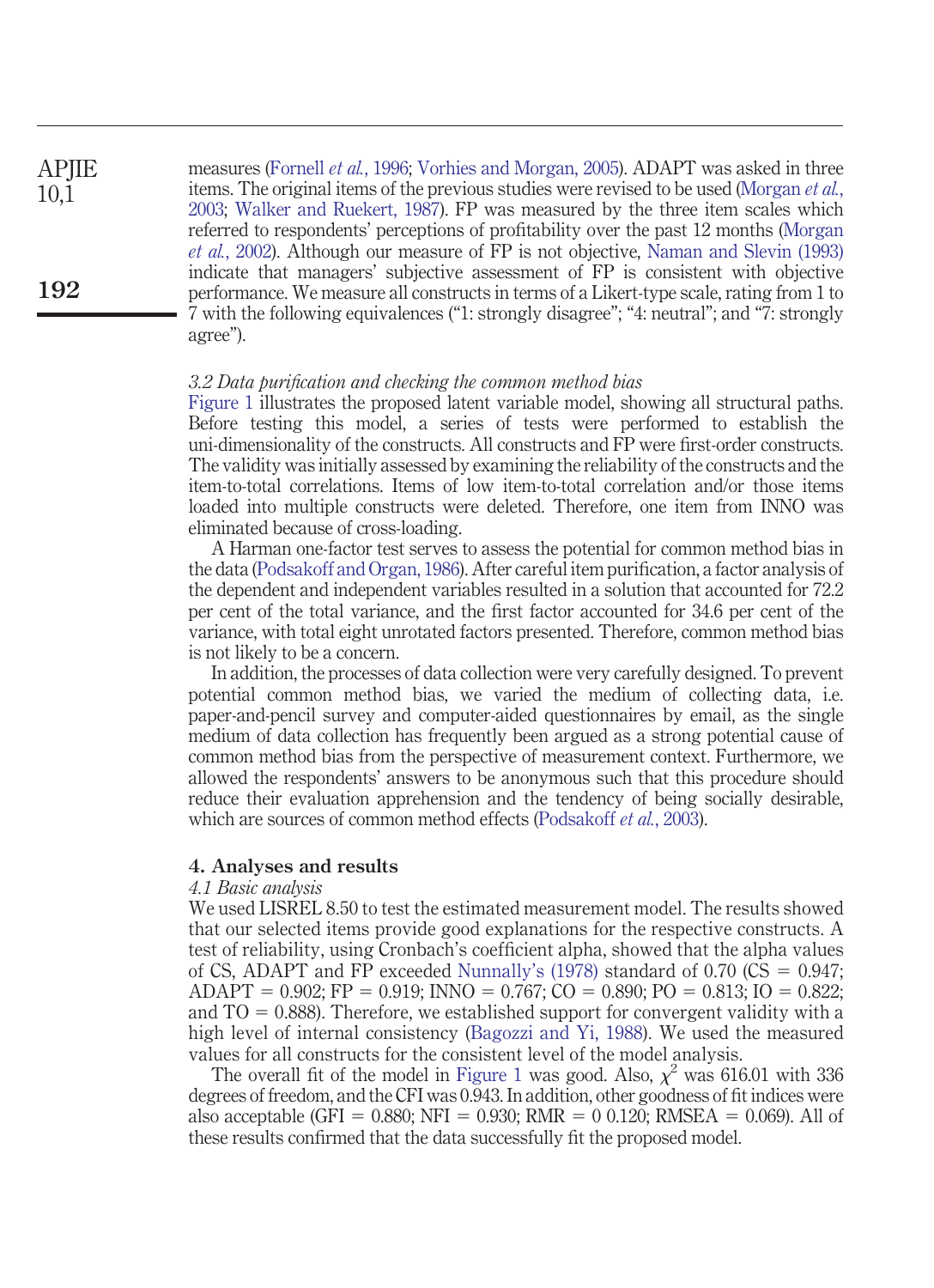#### *4.2 Analysis of hypotheses* In *H1*, *H2*, *H3* and *H4*, we proposed the relationships among the firm's strategic orientations and INNO. The positive relationships between CO and INNO ( $\beta$  = 0.38,  $t$  = 4.83), between PO and INNO ( $\beta = 0.35, t = 3.64$ ) and between TO and INNO ( $\beta = 0.28$ ,  $t$   $=$  3.32) were identified. However, the relationship between IO and INNO was not found  $(\beta = 0.01, t = 0.09)$ . The possible reasons will be discussed later with future research directions in the Discussion and conclusion section. In *H5a* and *H6a*, the positive relationships were found between INNO and CS and between INNO and ADAPT. The effect of INNO on CS was  $0.83(t = 10.01)$  and that of INNO on ADAPT was 0.60 ( $t = 9.15$ ). These results support  $H5a$  and  $H6a$ . In  $H5b$  and *H6b*, the relationships were identified between CS and FP and between ADAPT and FP **193** Large Korean companies

The results of hypotheses analyses have also been presented with standard estimates and *t*-values of the respective hypothesized paths in [Table I.](#page-10-0)

 $(\beta = 0.31, t = 3.79$  for the effect of CS on FP;  $\beta = 0.52, t = 6.00$  for the effect of ADAPT

#### *4.3 Additional analyses*

on FP). These results support *H5b* and *H6b*.

To promote further understanding, we analyzed the total standardized effects of all the antecedent constructs on each of performance consequences: CS, ADAPT and FP [\(Figure 2\)](#page-11-0). These additional analyses provide some interesting results.

Consistent with the analysis of hypotheses, the respective effects of CO, PO and TO on CS are significant, but the effect of IO on CS is not significant. With ADAPT as a consequence variable, only PO and TO show significant direct relationships with ADAPT, yet the effect of CO on ADPT is not statistically significant. Thus, CO may be mediated by INNO to have an impact on ADPT. With FP as a consequence variable, CO and TO are related to FP in a positive way, but PO is not related to FP. That is, it is indicated that PO needs INNO to stretch to FP. These analyses imply that each of strategic orientations may have very different paths and mechanisms through which to influence firms' performance outcomes. We present the analyzed paths in [Figure 2](#page-11-0) and deliberate about this in more detail in the Discussion and conclusion section.

<span id="page-10-0"></span>

| <sub>SO</sub>  | <b>INNO</b>                                  | CS             | ADAPT         | FP            |          | <b>Hypotheses Testing</b> |
|----------------|----------------------------------------------|----------------|---------------|---------------|----------|---------------------------|
| CO             | $0.38*(4.83)$                                |                |               |               | Н1       | Supported                 |
| P <sub>O</sub> | $0.35*(3.64)$                                |                |               |               | Н2       | Supported                 |
| T <sub>O</sub> | $0.28*(3.32)$                                |                |               |               | Н3       | Supported                 |
| IO             | 0.01(0.09)                                   |                |               |               | H4       | Not supported             |
| <b>INNO</b>    |                                              | $0.83*(10.01)$ | $0.60*(9.15)$ |               | Н5а, Н6а | Supported                 |
| <sub>CS</sub>  |                                              |                |               | $0.31*(3.79)$ | H5b      | Supported                 |
| <b>ADAPT</b>   |                                              |                |               | $0.52*(6.00)$ | H6b      | Supported                 |
|                | $\chi^2$ = 616.012; degrees of freedom = 336 |                |               |               |          |                           |

The results of model test

**Notes:** SO = Strategic orientations; RMR =  $0.120$ ; RMSEA =  $0.069$ ; GFI =  $0.880$ ; NFI =  $0.930$ ; CFI = 0.943;  $* = \beta$  coefficients are significant ( $\beta$  < 0.01); the number in parenthesis = t value

# **Table I.**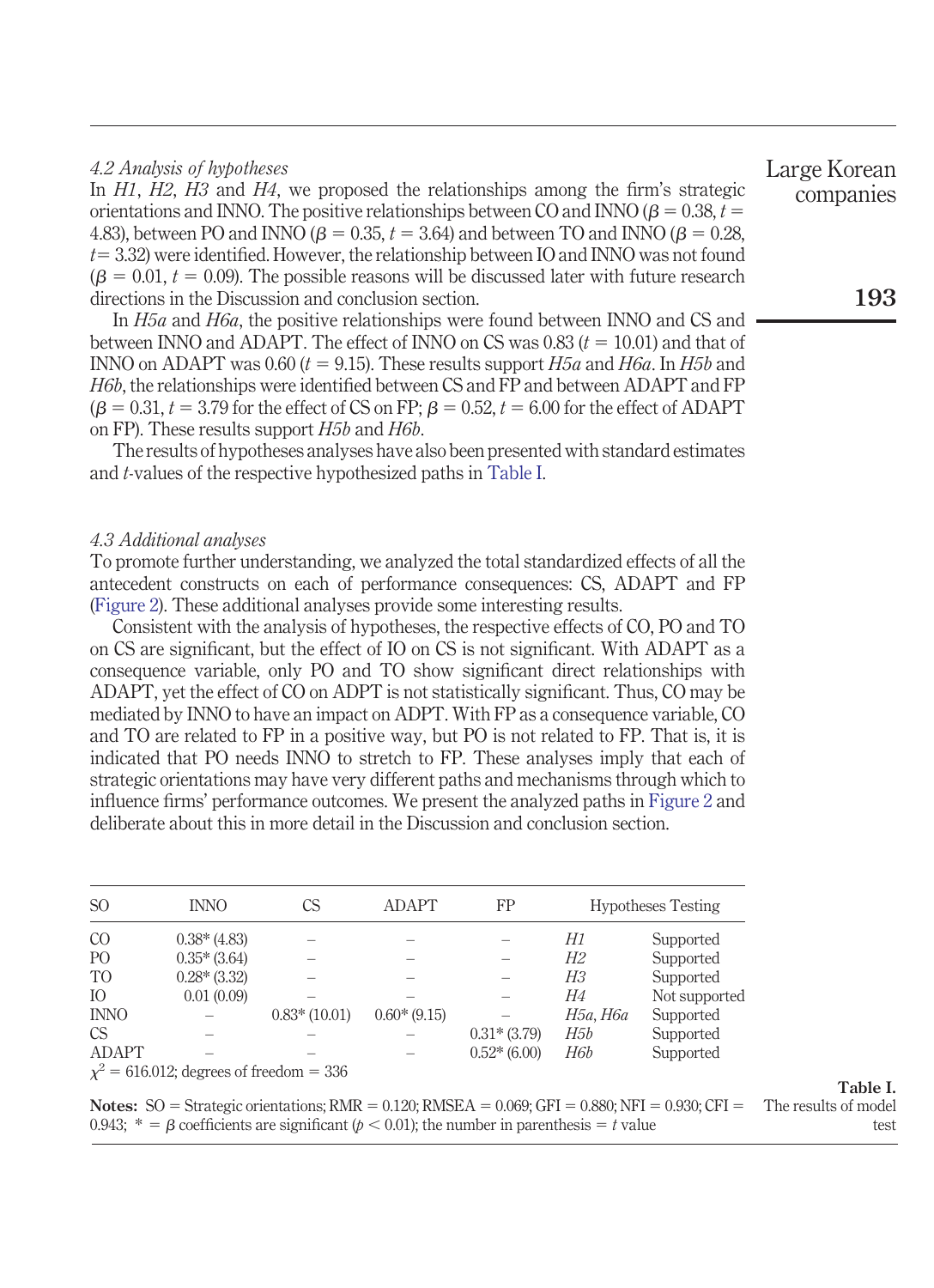

<span id="page-11-0"></span>alternative models

**Notes:**  $* = \beta$  coefficients are significant ( $p < 0.01$ ); the number in parenthesis = *t*-value

# **5. Discussion and conclusion**

# *5.1 Summary and conceptual implications*

This study delivers several meaningful substantive contributions. First, we show the finding that INNO affects FP through CS and ADAPT, confirming the theoretical logic of the routes, i.e. from INNO through market position (CS, ADAPT) to financial position [\(Rubera and Kirca, 2012\)](#page-18-0). Next, our finding suggests that strategic orientations CO, PO and TO influence INNO, leading to better business performance, whereas IO shows no effect on INNO. This might mean that market-driven and market-driving innovations (CO and TO) which seek for unique solutions to meet customer needs and preemptive actions against major competitors (PO) overweigh cost-driven innovations [\(Jaworski](#page-17-14) [and Sahay, 2000;](#page-17-14) [Kumar](#page-17-15) *et al.*, 2000; [Narver](#page-18-17) *et al.*, 2004). In other words, our study findings imply the possibility that the differentiation strategy route fits well with INNO culture, as opposed to the low-cost strategy route [\(Porter, 1985\)](#page-18-6)[\[1\]](#page-15-10). Third, interestingly, ADAPT links to FP more strongly than CS; yet, the relationship between INNO and CS is stronger than INNO and ADAPT. This could be interpreted such that INNO is related to CS more strongly than to ADAPT, yet FP is more generated by ADAPT than CS. In other words, for INNO to relate to firm profitability, firms had to better note the necessary condition that INNO brings about CS and the sufficient condition that INNO fits with ever-changing market needs.

Moreover, it was found that the respective strategic antecedents may have very different paths to organizational performances [\(Figures 2](#page-11-0) and [3\)](#page-12-0). CO does not have a direct relationship with ADAPT, and PO shows no direct link to FP, in which the mediating roles of INNO are important. This result is consistent with Han *et al.*'s (1998) finding that innovation plays a mediating role in the effect of market orientation and organizational performance. Meanwhile, TO shows not only an indirect impact on FP through INNO but also direct relationships with all performance outcomes: CS, ADPT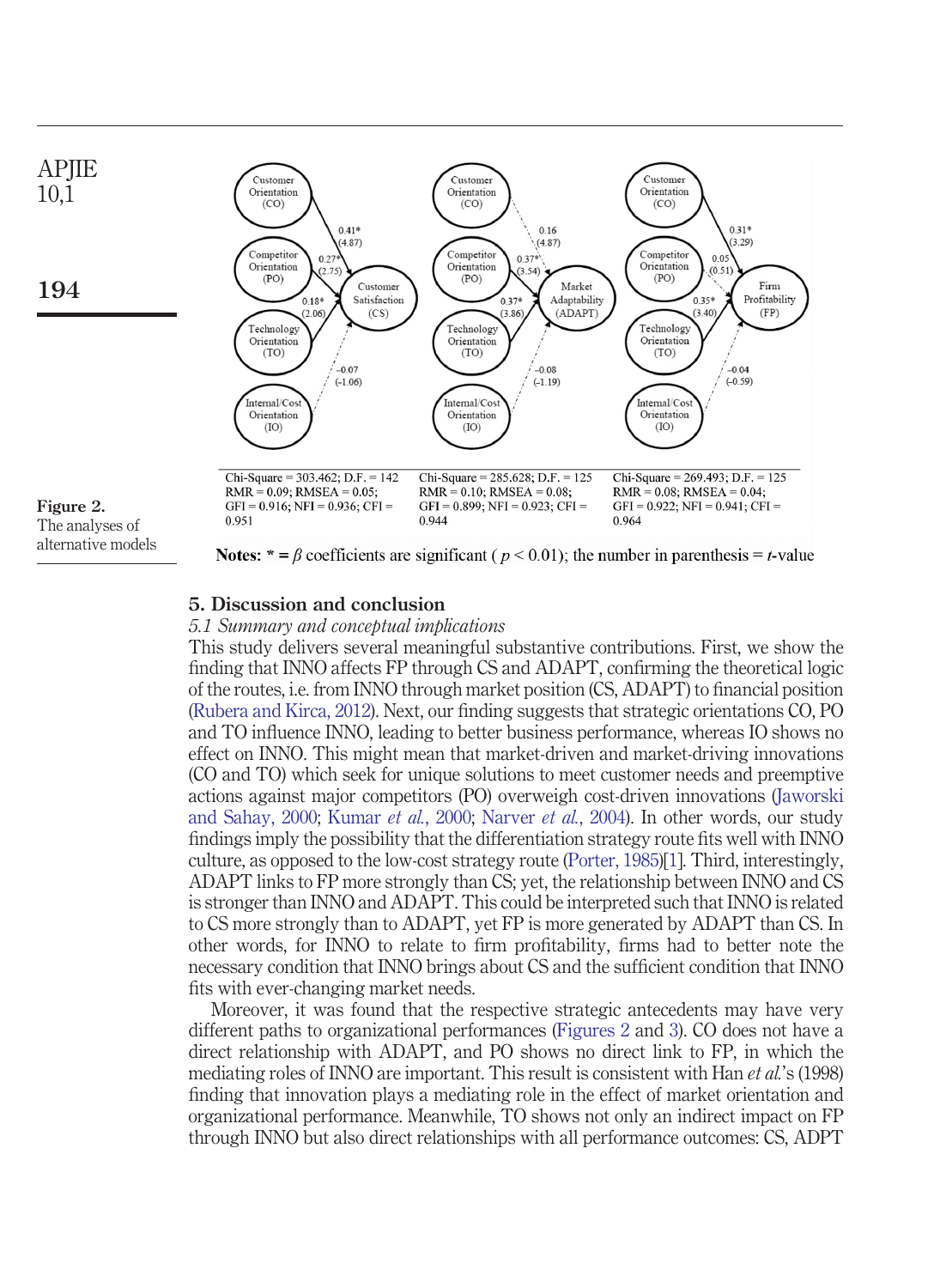

Notes: (a) The significant paths of CO; (b) the significant paths of PO; (c) the significant paths of TO

<span id="page-12-0"></span>analyses of significant paths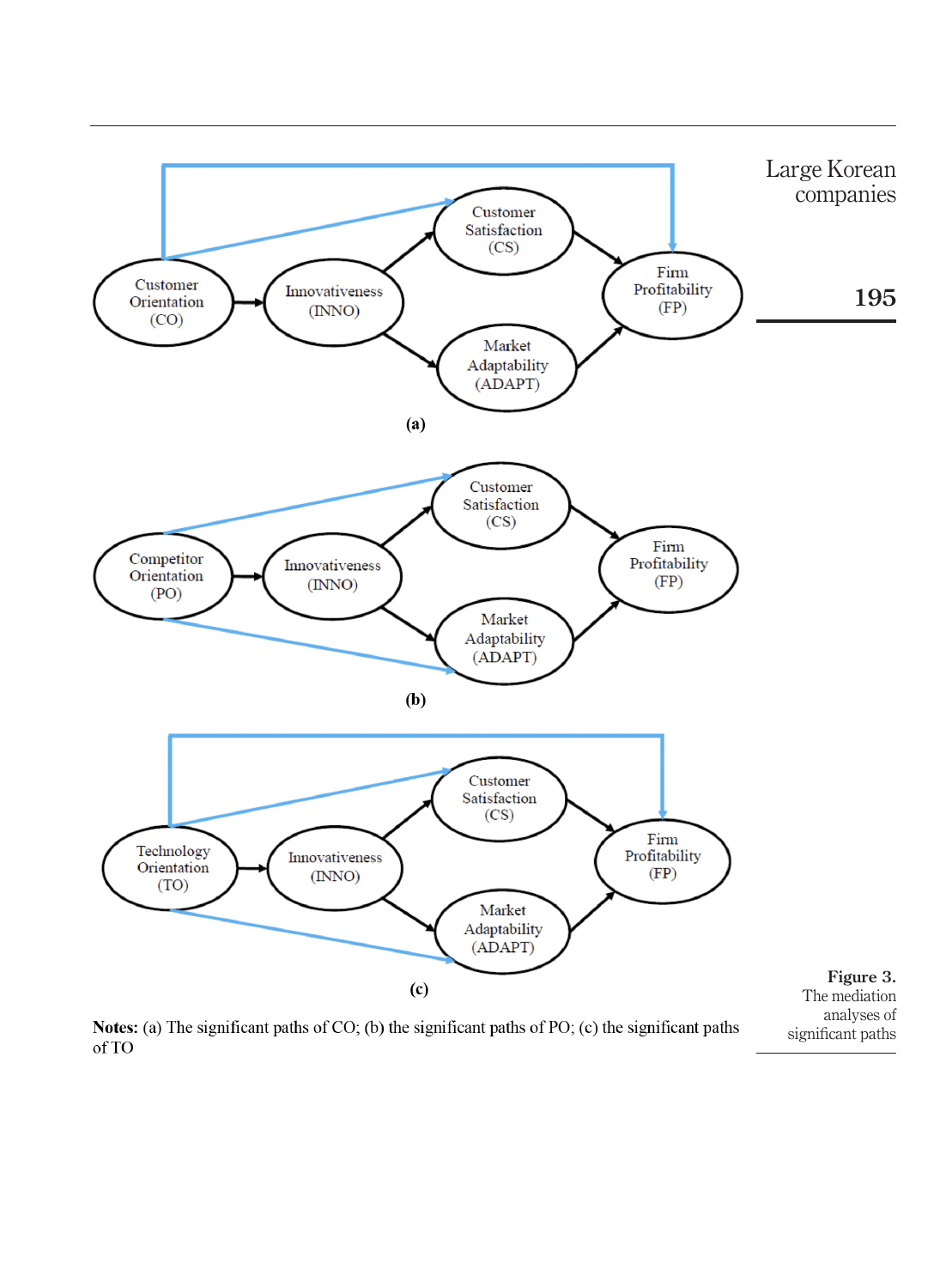and FP. These results suggest that there may be hierarchical patterns of relationships between firms' strategic orientations and organizational performances. For example, TO may be construed as a fundamental orientation required of firms; CO may be facilitated to guide firms' efforts of INNO from the perspective of providing value for customers, and PO may induce firms' INNO efforts from the perspective of providing value for firms. In other words, multiple orientations may be needed for firms in achieving superior competitive advantage (performance) in a modern environment of ever-intensifying competition, which needs to be further explored in future research.

Regarding the role of IO with respect to INNO, it is worth taking a careful reasoning on why one of important organizational orientations, i.e. IO, does not turn out to have a significant relationship with INNO. The plausible reason for this result might be that both positive and negative effects get balanced out, showing no effect. That is, we may miss out some important moderators or mediators in the relationship between IO and INNO. Further research requires more systematic inquiry of the deeper nature of this relationship. For example, as indicated in our conceptualization, organizational characteristics such as centralized/decentralized decision-making or formal/informal structure may moderate the effect of IO on INNO. The centralized decision-making and/or formal structure could lead to negative effect of IO on INNO, as the organization is likely to control costs as much as possible by pursuing standardized practices [\(Ruekert](#page-18-10) *et al.*, 1985; [Walker and Ruekert, 1987\)](#page-19-7). On the other hand, decentralized decision-making and/or informal structure is more likely to result in a positive effect of IO on INNO, mainly because the organization may put an emphasis on utilizing creative and new approaches to efficiency [\(Treacy and Wiersema, 1993\)](#page-19-5). Instead of examining the moderating roles of organizational characteristics in the effect of IO on INNO, the construct of IO *per se* could be divided into two distinct constructs: "smart" IO which emphasizes on creative method of cost reduction and "ordinary" IO which stresses on continuous standardization efforts[\[2\]](#page-15-11). As a matter of fact, [Rubera and Kirca \(2012\)](#page-18-0) implied a similar viewpoint regarding the positive relationship between "smart" IO and INNO. But, this relationship was shown by the existence of the reverse causal relationship. Specifically, in the context of our study, it may be very plausible for managers to argue that INNO leads to the development of internal capabilities that help firm reduce the costs of operation: the route from INNO to "smart" IO [\(Geroski](#page-16-18) *et al.*, [1993;](#page-16-18) [McGrath](#page-17-16) *et al.*, 1996). This possibility highlights the future research to consider a longitudinal study instead of a cross-sectional study to dive deep into the relationship between IO and INNO.

#### *5.2 Managerial implications*

The results of our study provide a few insights to marketing and management executives who are in search for a way out from harsh competitive environments. First, a company has to better understand how its orientations of CO, PO, TO and IO can ultimately affect its performance outcomes. It is very important not only to have a shared understanding of the firm's strategic orientations but also to possess the INNO culture leading to the "real" capacity to innovate. On the one hand, CO, PO and TO need to be cultivated, linking to the firm's INNO culture. On the other hand, the INNO culture can be developed by making the organizational members engage and see the tangible outcomes, such as new products or services, which link to firms' profitability.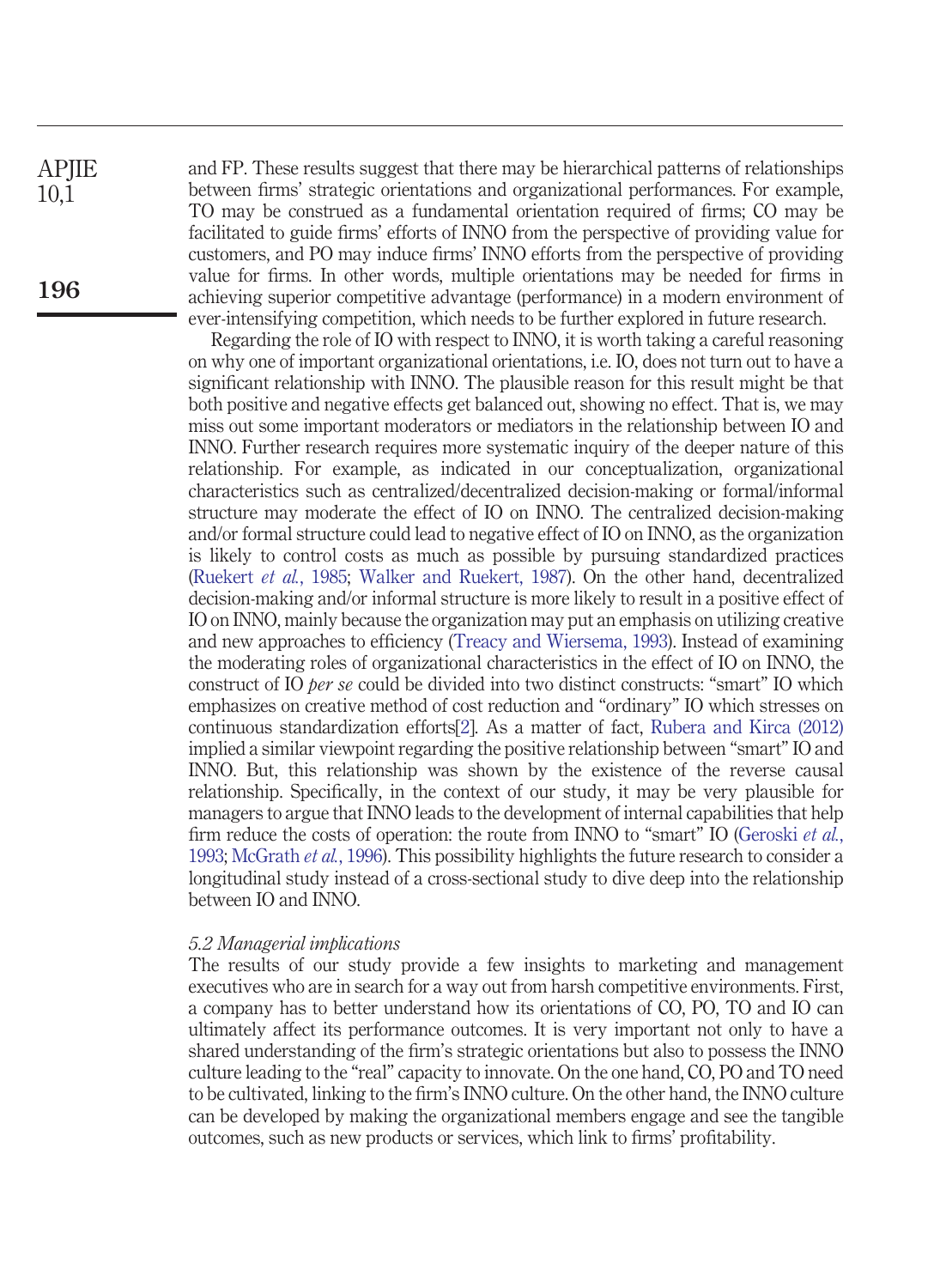Further, it is critical to understand that three essential strategic orientations, namely, CO, PO and TO, have different impacts on the firm's INNO culture and its performance outcomes. To obtain better FP efficiently, companies may need multiple orientations, for example, TO, first, and then CO and PO. Moreover, when we regard these orientations as resources to be obtained and/or developed, depending on which objective a firm chases, specific paths of development can be selected. For example, when CS is an objective of high priority, the firm may efficiently obtain its goal by focusing on enhancing CO along with the INNO culture. As an additional example, when ADAPT is the most critical end, PO and TO have to be better operated. Hence, some possible answers can be provided to executive-level managers in terms of which strategic orientations could be emphasized on along with related routines and activities for the firm to obtain and sustain "above-the-normal" performance outcomes (refer to [Figure 3](#page-12-0) for all possible systematic paths for each predictor orientation).

## *5.3 Limitations and future research directions*

Despite the insights gained, there are several limitations of the study. The first reflects the issues of external validity, namely, the ability to generalize the results outside of this study context. Another limitation is that this research is conducted with the survey responses provided by one key informant per firm or strategic business unit. Although such an approach has long been used in strategy research (Hult *et al.* [2005\)](#page-17-17) because of the constraint of research resources, using multiple informants might be recommended for further research.

Additional future studies might take some of the following directions. First, it would be valuable to use the objective measures of FP, such as revenues, profits, return on investment (ROI), Tobin's *q*, etc. Second, as explained in the Introduction, the other types of INNO constructs, such as INNO inputs and INNO outputs, may be examined along with the relevant antecedents and consequences. Third, as discussed, the possible moderators or mediators in the relationship of IO and INNO have to be better explored, including the reverse causal relationship between INNO and IO with a longitudinal study. Last, as explained by additional analyses, it may well be needed to more thoroughly conceptualize and empirically test multiple roles of the firm's strategic orientations in driving INNO and performance outcomes, focusing on the respective paths from important strategic orientations.

#### *5.4 Conclusions*

On the basis of systematic review of diverse literature on innovation, our study is initiated, focusing on three research needs:

- (1) The systematic and hierarchical relationships among firms' strategic orientations and INNO may well be studied.
- (2) It is meaningful to investigate firms' alternative strategic orientations, as comprehensively as possible, as the drivers of INNO.
- (3) It would be necessary to examine the effects of firms' strategic orientations on INNO in Eastern countries.

The major question addressed whether each of key strategic orientations, such as CO, PO, TO and IO, is related to INNO culture and firm performance in Eastern country such as Korea. In general, our study appears to achieve our research Large Korean companies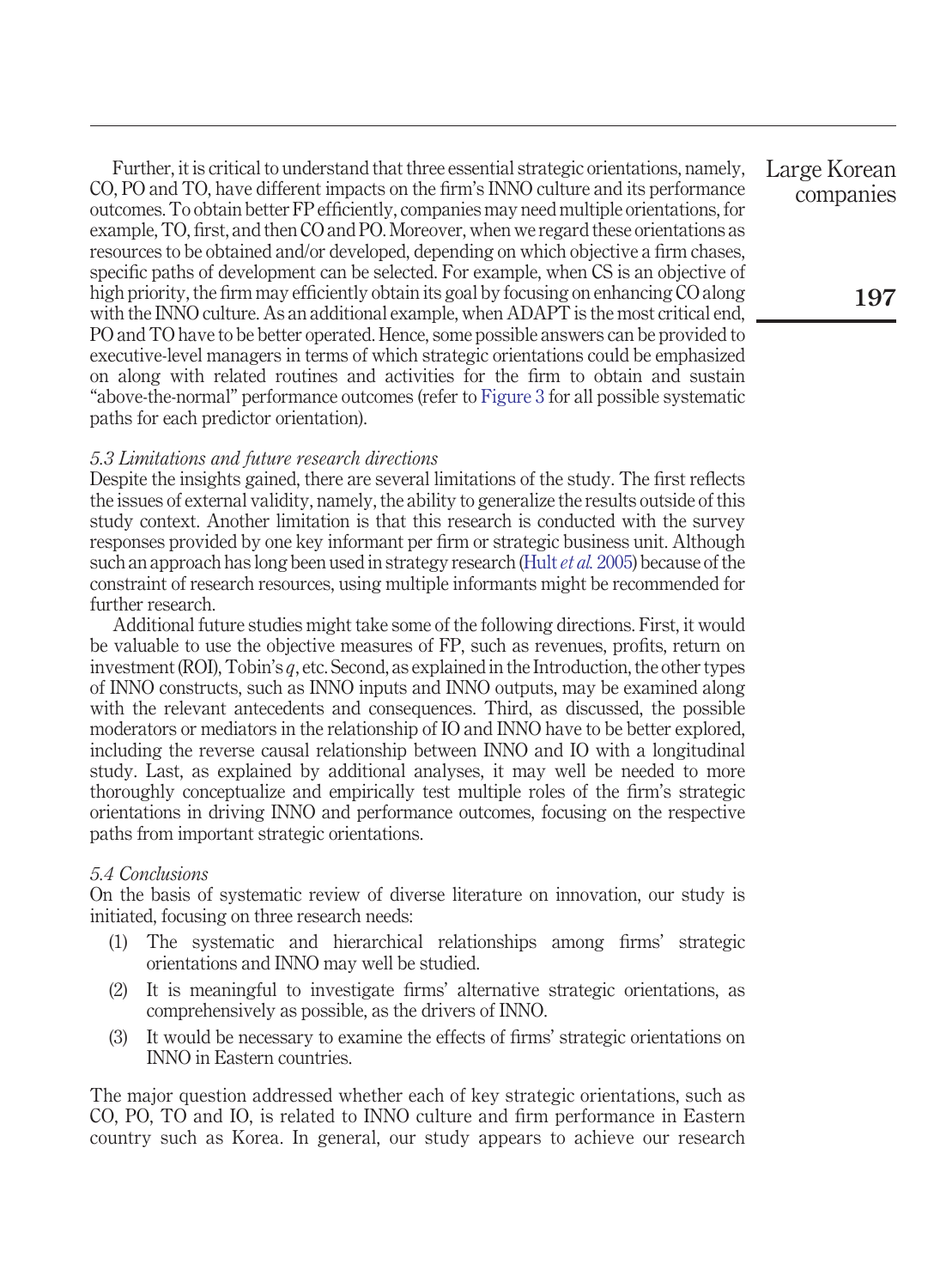objectives by finding the interesting relationships among CO, PO, TO, the firm's INNO and its performance outcomes in large Korean companies. It highlights the importance of not only the firm's INNO culture in driving its performance outcomes but also the specific strategic orientations desirable to cultivate the firm's INNO culture such as CO, PO and TO in large Korean companies, which corroborate the importance of INNO in the literature, and extend the generalizability of the importance of INNO to Eastern countries. Our study findings confirm the empirical finding that the relationship between INNO and its performance outcomes is not different between the firms of Western countries and those of Eastern companies (Rhee *et al.*[, 2010;](#page-18-3) [Rubera and Kirca, 2012;](#page-18-0) Zhou *et al.*[, 2005\)](#page-19-3). Specifically, compared to Zhou *et al.*['s \(2005\)](#page-19-3) analysis of Chinese companies and Rhee *et al.*['s \(2010\)](#page-18-3) inquiry of Korean small- and medium-sized companies, our study finds the positive relationship between INNO and firm performance in the context of relatively large Korean companies. Last, this research contributes to the INNO literature by uniquely showing the hierarchical relationships between companies' more abstract strategic culture such as CO, PO and TO and their more specific INNO culture.

#### <span id="page-15-10"></span>**Notes**

- 1. We reckon that it is premature and risky to strongly assert this possibility with just one empirical study. Further discussion of the relationship between the low-cost strategy route and INNO is presented in the part of 5.1.
- <span id="page-15-11"></span>2. We appreciate a reviewer's suggestion of this possibility.

#### **References**

- <span id="page-15-5"></span>Abratt, R. and Lombard, A.V.A. (1993), "Determinants of product innovation in speciality chemical companies", *Industrial Marketing Management*, Vol. 22 No. 3, pp. 169-175.
- <span id="page-15-6"></span>Agarwal, S.M., Erramilli, K. and Dev, C.S. (2003), "Market orientation and performance in service firms: role of innovation", *Journal of Services Marketing*, Vol. 17 No. 1, pp. 68-82.
- <span id="page-15-4"></span>Alberts, W. (1989), "The experience curve doctrine reconsidered", *Journal of Marketing*, Vol. 53 No. 3, pp. 36-49.
- <span id="page-15-8"></span>Armstrong, J.S. and Overton, T.S. (1977), "Estimating nonresponse bias in mail surveys", *Journal of Marketing Research*, Vol. 14 No. 3, pp. 396-402.
- <span id="page-15-7"></span>Anderson, E.W., Fornell, C. and Lehmann, D.R. (1994), "Satisfaction, market share, and profitability: findings from Sweden", *Journal of Marketing*, Vol. 58 No. 3, pp. 53-66.
- <span id="page-15-0"></span>Atuahene-Gima, K. (1996), "Market orientation and innovation", *Journal of Business Research*, Vol. 35 No. 2, pp. 93-103.
- <span id="page-15-9"></span>Bagozzi, R.P. and Yi, Y. (1988), "On the evaluation of structural equation models", *Journal of the Academy of Marketing Science*, Vol. 16 No. 1, pp. 74-94.
- <span id="page-15-1"></span>Calantone, R.J., Cavusgil, S.T. and Zhao, Y. (2002), "Learning orientation, firm innovation capability, and firm performance", *Industrial Marketing Management*, Vol. 31 No. 6, pp. 515-524.
- <span id="page-15-2"></span>Christensen, C.M. and Bower, J.L. (1996), "Customer power, strategic investment, and the failure of leading firms", *Strategic Management Journal*, Vol. 17 No. 3, pp. 197-218.
- <span id="page-15-3"></span>Cooper, R.G. (1985), "Overall corporate strategies for new product programs", *Industrial Marketing Management*, Vol. 14 No. 3, pp. 179-193.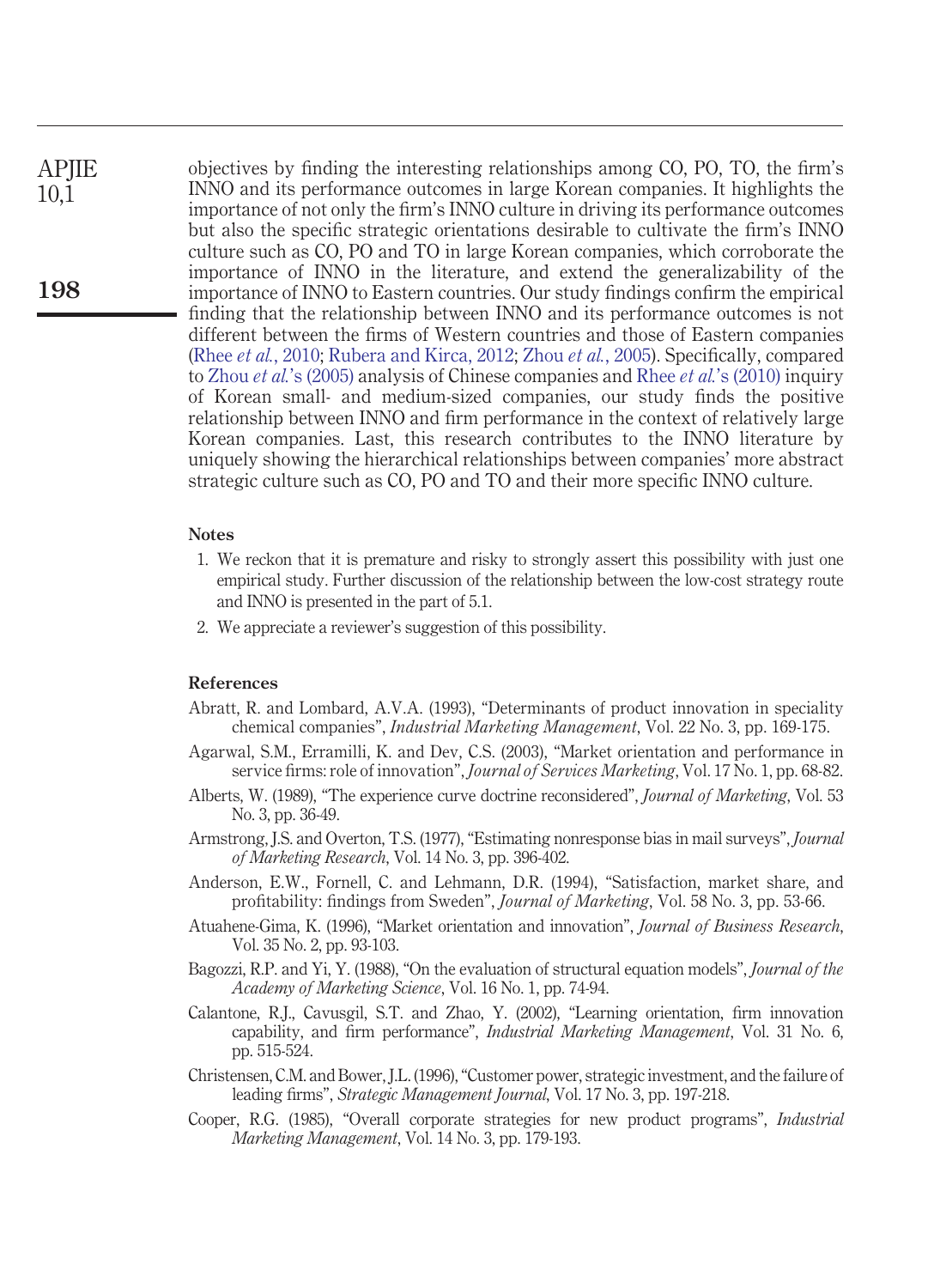<span id="page-16-18"></span><span id="page-16-17"></span><span id="page-16-16"></span><span id="page-16-15"></span><span id="page-16-14"></span><span id="page-16-13"></span><span id="page-16-12"></span><span id="page-16-11"></span><span id="page-16-10"></span><span id="page-16-9"></span><span id="page-16-8"></span><span id="page-16-7"></span><span id="page-16-6"></span><span id="page-16-5"></span><span id="page-16-4"></span><span id="page-16-3"></span><span id="page-16-2"></span><span id="page-16-1"></span><span id="page-16-0"></span>

| Cooper, R.G. and Kleinschmidt, E.J. (1994), "Determinants of timeliness in product development",<br>Journal of Product Innovation Management, Vol. 11 No. 5, pp. 381-396.                                             | Large Korean<br>companies |
|-----------------------------------------------------------------------------------------------------------------------------------------------------------------------------------------------------------------------|---------------------------|
| Damanpour, F. (1991), "Organizational innovations: a meta-analysis of effects of determinants and<br>moderators", Academy of Management Journal, Vol. 34 No. 3, pp. 555-591.                                          |                           |
| Day, G.S. (1994), "The capabilities of market-driven organizations", Journal of Marketing, Vol. 58<br>No. 4, pp. 37-52.                                                                                               |                           |
| Day, G.S. and Nedungadi, P. (1994), "Managerial representations of competitive advantage",<br><i>Journal of Marketing</i> , Vol. 58 No. 2, pp. 31-44.                                                                 | 199                       |
| Day, G.S. and Wensley, R. (1988), "Assessing advantage: a framework for diagnosing competitive<br>superiority", <i>Journal of Marketing</i> , Vol. 52 No. 2, pp. 1-20.                                                |                           |
| Deshpande, R., Farley, J.U. and Webster, F.E., Jr (1993), "Corporate culture, customer orientation,<br>and innovativeness in Japanese firms: a quadrad analysis", Journal of Marketing, Vol. 57<br>No. 1, pp. 23-37.  |                           |
| Fornell, C. (1992), "A national customer satisfaction barometer: the Swedish experience", Journal<br>of Marketing, Vol. 56 No. 1, pp. 6-21.                                                                           |                           |
| Fornell, C., Johnson, M.D., Anderson, E.W., Cha, J.S. and Bryant, B.E. (1996), "The American<br>customer satisfaction index: nature, purpose, and findings", Journal of Marketing, Vol. 60<br>No. 4, pp. 7-18.        |                           |
| Gatignon, H. and Xuereb, J.M. (1997), "Strategic orientation of the firm and new product<br>performance", Journal of Marketing Research, Vol. 34 No. 1, pp. 77-90.                                                    |                           |
| Geroski, P.A., Machin, S. and Reenan, J.V. (1993), "The profitability of innovating firms", RAND<br>Journal of Economics, Vol. 24 No. 2, pp. 198-212.                                                                 |                           |
| Grinstein, A. (2008), "The relationships between market orientation and alternative strategic<br>orientations: a meta-analysis", <i>European Journal of Marketing</i> , Vol. 42 Nos 1/2,<br>pp. 115-134.              |                           |
| Gruca, T.S. and Rego, L.L. (2005), "Customer satisfaction, cash flow, and shareholder value",<br>Journal of Marketing, Vol. 69 No. 3, pp. 115-130.                                                                    |                           |
| Han, J.K., Kim, N. and Srivastava, R.K. (1998), "Market orientation and organizational<br>performance: is innovation a missing link", <i>Journal of Marketing</i> , Vol. 62 No. 4,<br>pp. 30-45.                      |                           |
| Hauser, J., Tellis, G. and Griffin, A. (2006), "Research on innovation and new products: a<br>review and agenda for marketing science", Marketing Science, Vol. 25 No. 6,<br>pp. 687-717.                             |                           |
| Henard, D.H. and Szymanski, D.M. (2001), "Why some new products are more successful than<br>others", Journal of Marketing Research, Vol. 38 No. 3, pp. 362-375.                                                       |                           |
| Homburg, C., Workman, J.P. and Krohmer, H. (1999), "Marketing's influence within the firm",<br>Journal of Marketing, Vol. 63 No. 2, pp. 1-17.                                                                         |                           |
| Hoover, W.E., Jr, Elorante, E., Holmström, J. and Huttunen, K. (2001), Managing the<br>Demand-Supply Chain: Value Innovations for Customer Satisfaction, John Wiley & Sons,<br>New York.                              |                           |
| Hult, G.T.M. and Ketchen, D.J., Jr (2001), "Does market orientation matter? A test of the<br>relationship between positional advantage and performance", Strategic Management<br>Journal, Vol. 22 No. 9, pp. 899-906. |                           |
| Hult, G.T.M., Hurley, R.F. and Knight, G.A. (2004), "Innovativeness: its antecedents and impact on<br>business performance", Industrial Marketing Management, Vol. 33 No. 5, pp. 429-438.                             |                           |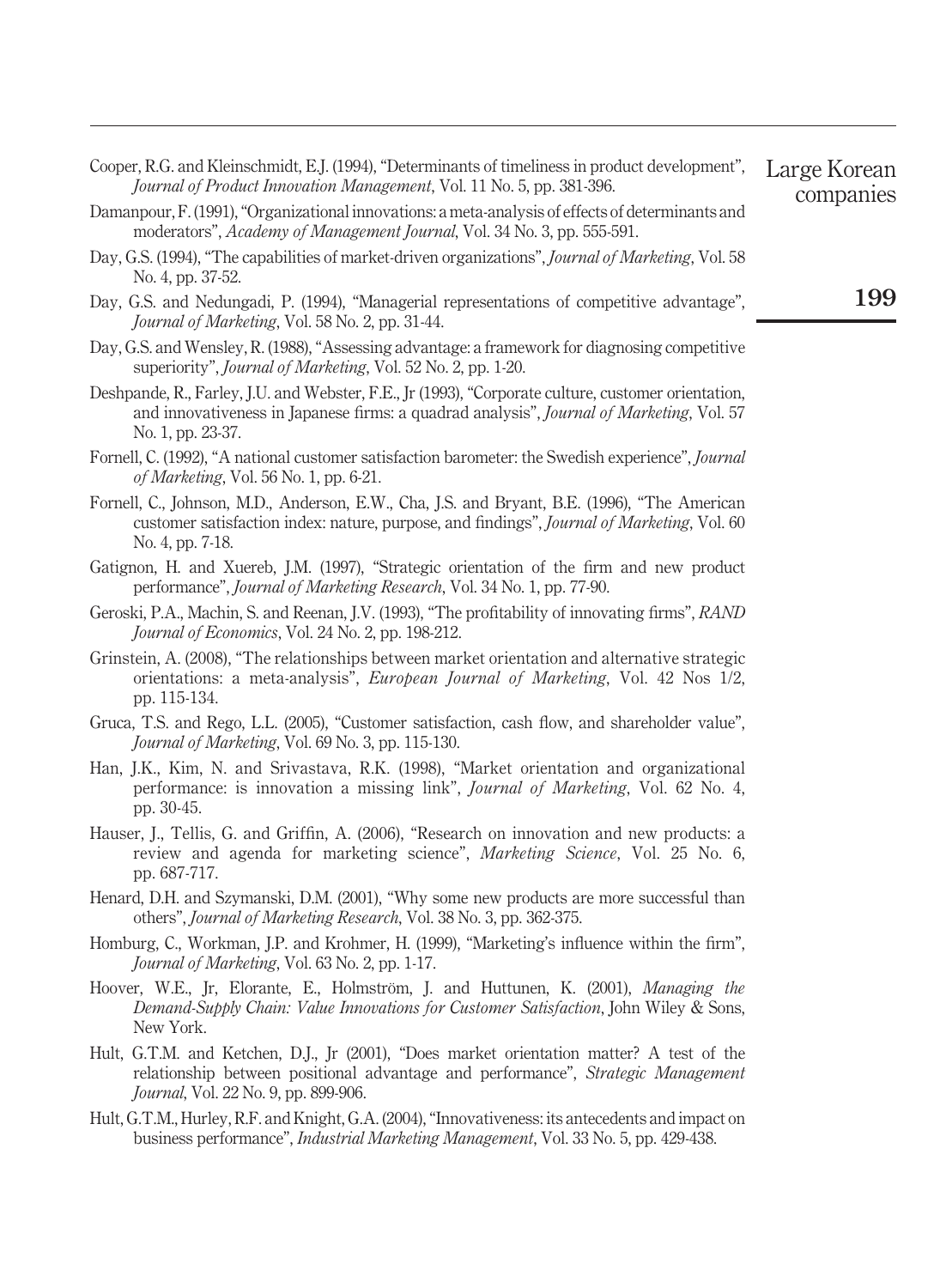<span id="page-17-17"></span><span id="page-17-16"></span><span id="page-17-15"></span><span id="page-17-14"></span><span id="page-17-13"></span><span id="page-17-12"></span><span id="page-17-11"></span><span id="page-17-10"></span><span id="page-17-9"></span><span id="page-17-8"></span><span id="page-17-7"></span><span id="page-17-6"></span><span id="page-17-5"></span><span id="page-17-4"></span><span id="page-17-3"></span><span id="page-17-2"></span><span id="page-17-1"></span><span id="page-17-0"></span>

| <b>APJIE</b><br>10,1 | Hult, G.T.M., Ketchen, D.J., Jr and Slater, Stanley, F. (2005), "Market orientation and performance:<br>an integration of disparate approaches", Strategic Management Journal, Vol. 26 No. 12,<br>pp. 1173-1181.                                                                                 |
|----------------------|--------------------------------------------------------------------------------------------------------------------------------------------------------------------------------------------------------------------------------------------------------------------------------------------------|
|                      | Hurley, R.F. and Hult, G.T.M. (1998), "Innovation, market orientation, and organizational learning:<br>an integration and empirical examination", <i>Journal of Marketing</i> , Vol. 62 No. 3, pp. 42-54.                                                                                        |
| <b>200</b>           | Jaworski, B.J. and Kohli, A.K. (1993), "Market orientation: antecedents and consequences", Journal<br>of Marketing, Vol. 57 No. 3, pp. 53-70.                                                                                                                                                    |
|                      | Jaworski, B.J. and Sahay, A. (2000), "Market-driven versus driving markets", Journal of the<br>Academy of Marketing Science, Vol. 28 No. 1, pp. 45-54.                                                                                                                                           |
|                      | Kaplan, R.S. and Norton, D.P. (1996), "Using the balanced scorecard as a strategic management<br>system", <i>Harvard Business Review</i> , Vol. 74 No. 1, pp. 37-48.                                                                                                                             |
|                      | Kirca, A.H., Jayachandran, S. and Bearden, W.O. (2005), "Market orientation: a meta-analytic<br>review and assessment of its antecedents and impact on performance", Journal of<br><i>Marketing</i> , Vol. 69 No. 2, pp. 24-41.                                                                  |
|                      | Kohli, A.K. and Jaworski, B.J. (1990), "Market orientation: the construct, research propositions,<br>and managerial implications", <i>Journal of Marketing</i> , Vol. 54 No. 2, pp. 1-18.                                                                                                        |
|                      | Kumar, N., Scheer, L. and Kotler, P. (2000), "From market driven to market driving", European<br><i>Management Journal</i> , Vol. 18 No. 2, pp. 129-142.                                                                                                                                         |
|                      | Lee, S., Yoon, S.J., Kim, S. and Kang, J.W. (2006), "The integrated effects of market-oriented culture<br>and marketing strategy on firm performance", Journal of Strategic Marketing, Vol. 14 No. 3,<br>pp. 245-261.                                                                            |
|                      | Lukas, B.A. and Ferrell, O.C. (2000), "The effect of market orientation on product innovation",<br>Journal of the Academy of Marketing Science, Vol. 28 No. 2, pp. 239-247.                                                                                                                      |
|                      | McGrath, Rita, G., Tsai, Ming-Hone, Venkataraman, S. and MacMillan, I.C. (1996), "Innovation,<br>competitive advantage, and rent: a model and test", <i>Management Science</i> , Vol. 42 No. 3,<br>pp. 389-403.                                                                                  |
|                      | March, J.G. (1991), "Exploration and exploitation in organizational learning", Organization<br>Science, Vol. 2 No. 1, pp. 71-87.                                                                                                                                                                 |
|                      | Menguç, B. and Auh, S. (2006), "Creating a firm-level dynamic capability through capitalizing on<br>market orientation and innovativeness", Journal of the Academy of Marketing Science,<br>Vol. 34 No. 1, pp. 63-73.                                                                            |
|                      | Montoya-Weiss, M.M. and Calantone, R. (1994), "Determinants of new product performance:<br>a review and meta-analysis", Journal of Product Innovation Management, Vol. 11 No. 5,<br>pp. 397-417.                                                                                                 |
|                      | Morgan, N.A., Clark, B.H. and Gooner, R.A. (2002), "Marketing productivity, marketing audits,<br>and systems for marketing performance assessment: integrating multiple perspectives",<br>Journal of Business Research, Vol. 55 No. 5, pp. 363-375.                                              |
|                      | Morgan, N.A., Clark, B.H. and Rego, L.L. (2006), "The value of different customer satisfaction and<br>loyalty metrics in predicting business performance", Marketing Science, Vol. 25 No. 5,<br>pp. 426-439.                                                                                     |
|                      | Morgan, N.A., Clark, B.H., Zou, S., Vorhies, D.W. and Katsikeas, C.S. (2003), "Experiential and<br>informational knowledge, architectural marketing capabilities, and the adaptive<br>performance of export ventures: a cross-national study", Decision Sciences, Vol. 34 No. 2,<br>pp. 287-321. |
|                      | Naman, J.L. and Slevin, D.P. (1993), "Entrepreneurship and the concept of fit: a model and<br>empirical tests", Strategic Management Journal, Vol. 14 No. 2, pp. 137-153.                                                                                                                        |
|                      |                                                                                                                                                                                                                                                                                                  |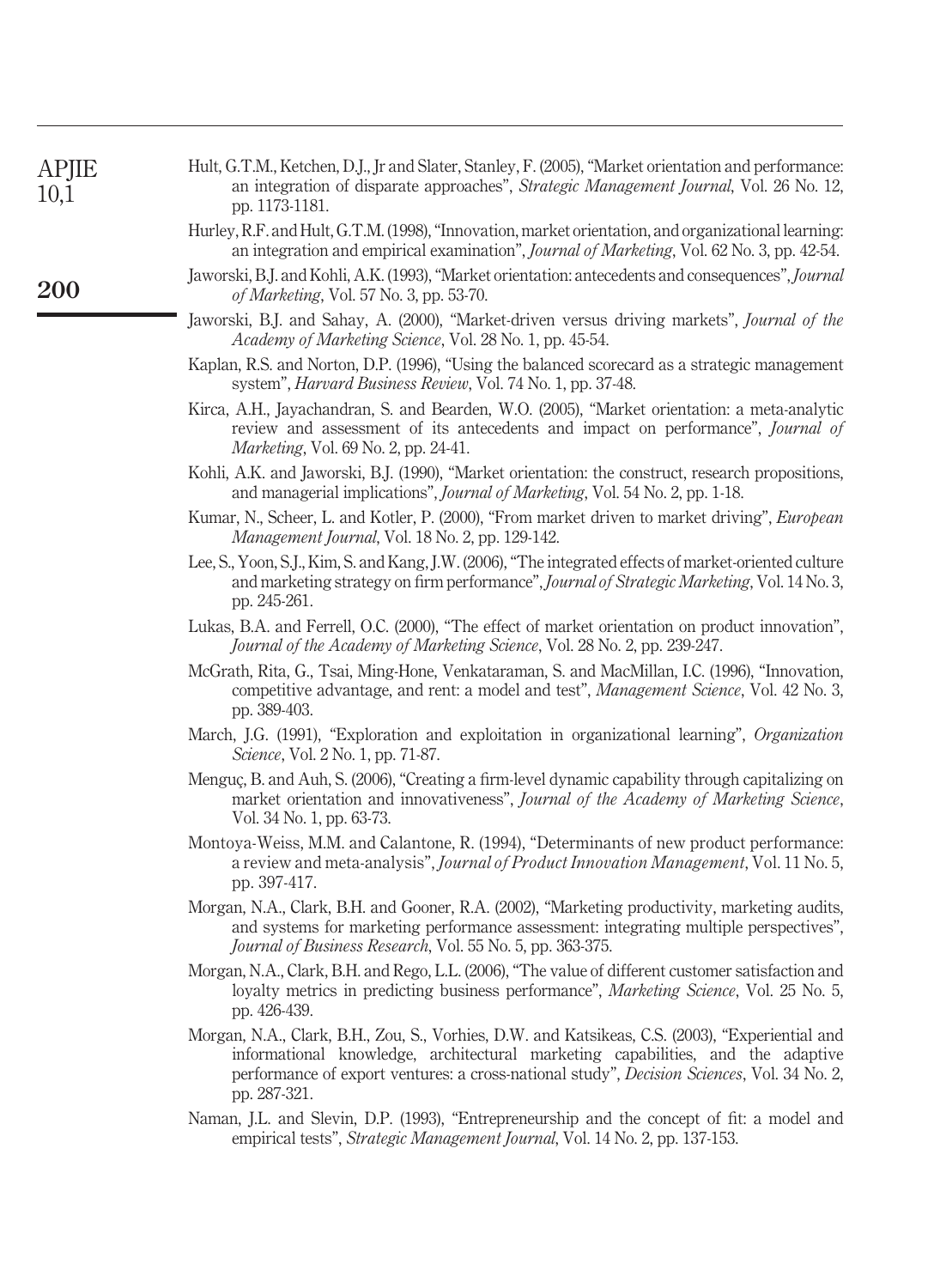- <span id="page-18-4"></span>Narver, J.C. and Slater, S.F. (1990), "The effect of a market orientation on business profitability", *Journal of Marketing*, Vol. 54 No. 4, pp. 20-35.
- <span id="page-18-17"></span>Narver, J.C., Slater, S.F. and MacLachlan, D.L. (2004), "Responsive and proactive market orientation and new-product success", *Journal of Product Innovation Management*, Vol. 21 No. 5, pp. 334-347.
- <span id="page-18-2"></span>Noble, C.H., Sinha, R.K. and Kumar, A. (2002), "Market orientation and alternative strategic orientations: a longitudinal assessment of performance implications",*Journal of Marketing*, Vol. 66 No. 4, pp. 25-39.
- <span id="page-18-16"></span>Nunnally, J.C. (1978), *Psychometric Methods*, McGraw Hill, New York.
- <span id="page-18-5"></span>Olson, E.M., Slater, S.F. and Hult, G.T. (2005), "The performance implications of fit among business strategy, marketing organization structure, and strategic behavior", *Journal of Marketing*, Vol. 69 No. 3, pp. 49-65.
- <span id="page-18-13"></span>Olson, E.M., Slater, S.F. and Hult, G.T., Walker, O.C., Jr, Ruekert, R.W. and Bonner, J.M. (2001), "Patterns of cooperation during new product development among marketing, operations and R&D: implications for project performance", *Journal of Product Innovation Management*, Vol. 18 No. 4, pp. 258-271.
- <span id="page-18-14"></span>Podsakoff, P.M. and Organ, D.W. (1986), "Self-reports in organizational research: problems and prospects", *Journal of Management*, Vol. 12 No. 4, pp. 531-544.
- <span id="page-18-15"></span>Podsakoff, P.M., Organ, D.W., MacKenzie, S.B., Lee, J.Y. and Podsakoff, N.P. (2003), "Common method biases in behavioral research: a critical review of the literature and recommended remedies", *Journal of Applied Psychology*, Vol. 88 No. 5, pp. 879-903.
- <span id="page-18-12"></span>Poolton, J. and Barclay, I. (1998), "New product development from past research to future applications", *Industrial Marketing Management*, Vol. 27 No. 3, pp. 197-212.
- <span id="page-18-6"></span>Porter, M.E. (1985), *Competitive Strategy*, The Free Press, New York, NY.
- <span id="page-18-11"></span>Porter, M.E. (1990), "The competitive advantage of nations", *Harvard Business Review*, Vol. 68 No. 2, pp. 73-91.
- <span id="page-18-3"></span>Rhee, J., Park, T. and Lee, D.H. (2010), "Drivers of innovativeness and performance for innovative SMEs in South Korea: mediation of learning orientation", *Technovation*, Vol. 30 No. 1, pp. 65-75.
- <span id="page-18-10"></span>Ruekert, R.W., Walker, O.C. and Roering, K.J. (1985), "The organization of marketing activities: a contingency theory of structure and performance", *Journal of Marketing*, Vol. 49 No. 1, pp. 13-25.
- <span id="page-18-0"></span>Rubera, G. and Kirca, A.H. (2012), "Firm innovativeness and its performance outcomes: a meta-analytic review and theoretical integration", *Journal of Marketing*, Vol. 76 No. 3, pp. 130-147.
- <span id="page-18-1"></span>Shane, S.A. and Ulrich, K.T. (2004), "Technological innovation, product development, entrepreneurship in management science", *Management Science*, Vol. 50 No. 2, pp. 133-145.
- <span id="page-18-7"></span>Slater, S.F. and Narver, J.C. (1998), "Customer-led and market-oriented: let's not confuse the two", *Strategic Management Journal*, Vol. 19 No. 10, pp. 1001-1006.
- <span id="page-18-9"></span>Song, M.X. and Parry, M.E. (1997), "A cross-national comparative study of new product development processes: Japan and the United States", *Journal of Marketing*, Vol. 61 No. 2, pp. 1-18.
- <span id="page-18-8"></span>Szymanski, D.M., Kroff, M.W. and Troy, L.C. (2007), "Innovativeness and new product success: insights from cumulative evidence", *Journal of the Academy of Marketing Science*, Vol. 35 No. 1, pp. 35-44.

**201**

Large Korean companies